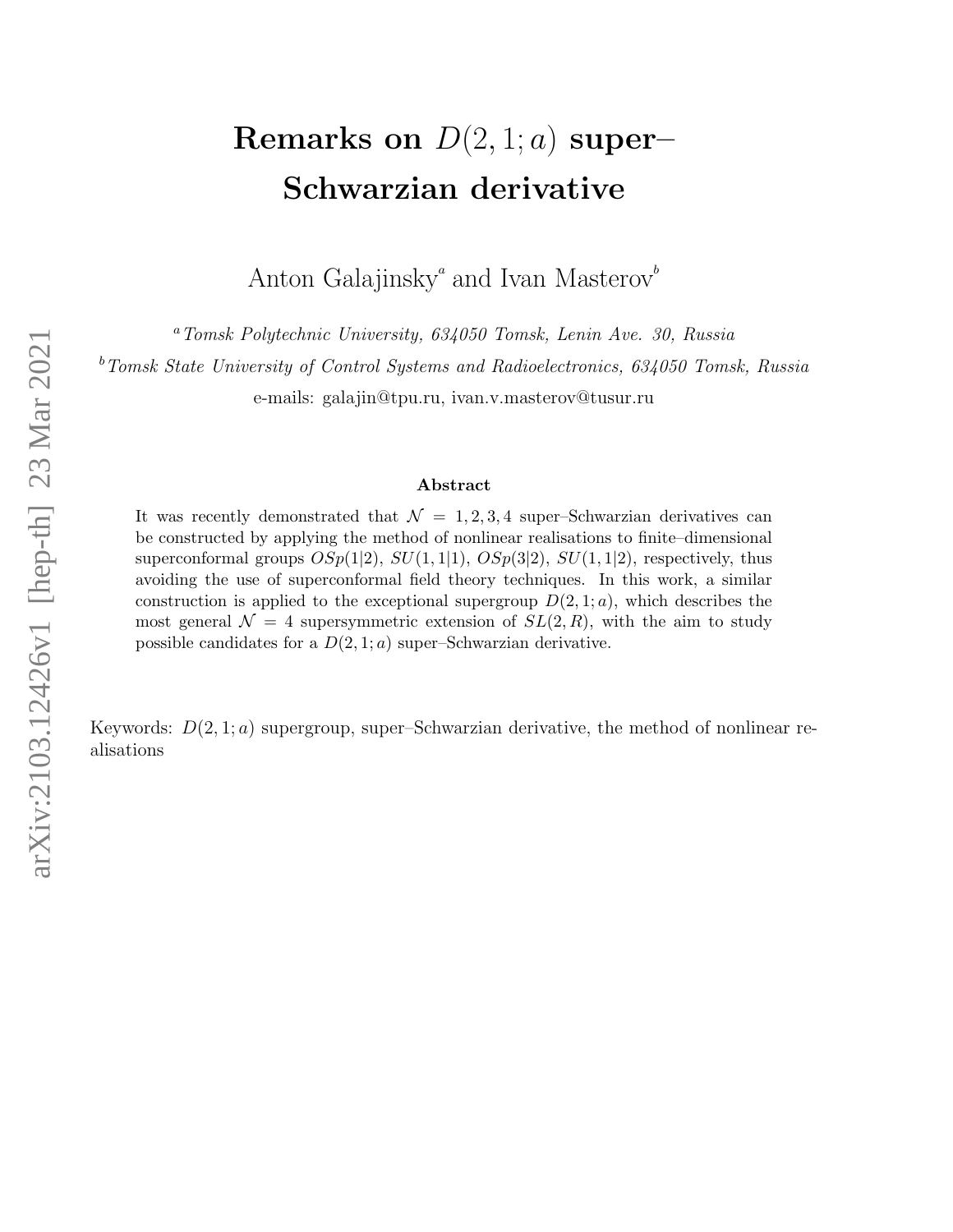# 1. Introduction

Over the past few decades, extensive studies of the  $AdS/CFT$ –correspondence brought into focus a plethora of interesting field theories, which hold invariant under conformal transformations. Most recent in the chain of dualities is the Schwarzian theory which connects to two–dimensional models of gravity.<sup>[1](#page-1-0)</sup> In this context, the Schwarzian derivative and its supersymmetric counterparts play the central role.

The super–Schwarzian derivatives were introduced within the framework of  $\mathcal{N}-$ extended superconformal field theory in the mid–eighties  $[3, 4, 5, 6]$  $[3, 4, 5, 6]$  $[3, 4, 5, 6]$  $[3, 4, 5, 6]$ . They showed up when computing the anomalous term in a finite superconformal transformation of the super stress–energy tensor. Mathematicians link them to central extensions of infinite–dimensional Lie superal-gebras (see [\[7\]](#page-21-4) and references therein), which also revealed the bound  $\mathcal{N} \leq 4$  on an admissible number of supersymmetry parameters [\[8\]](#page-21-5).

Given a superconformal diffeomorphism  $t' = \rho(t, \theta)$ ,  $\theta'_i = \psi_i(t, \theta)$  of  $\mathcal{R}^{1|\mathcal{N}}$  superspace<sup>[2](#page-1-1)</sup>, which is parametrized by a real bosonic coordinate t and real fermionic variables  $\theta_i$ ,  $i =$  $1, \ldots, \mathcal{N}$ , a super–Schwarzian derivative  $S[\psi(t, \theta); t, \theta]$  acts upon the fermionic superfield  $\psi_i(t, \theta)$  specifying the transformation in the Grassmann–odd sector. In general,  $S[\psi(t, \theta); t, \theta]$ is required to obey two defining properties. Firstly, given the change of the argument  $\psi_i(t,\theta) \to \Omega_i(t',\theta')$ , a specific composition law should link  $S[\Omega(t',\theta');t,\theta]$  to a combination of  $S[\psi(t,\theta);t,\theta]$  and  $S[\Omega(t',\theta');t',\theta']$ . Secondly, solving the equation  $S[\psi(t,\theta);t,\theta] =$ 0, one should reproduce a finite-dimensional superconformal transformation acting in the Grassmann–odd sector of  $\mathcal{R}^{1|\mathcal{N}}$ . In view of the composition law, the latter determines the symmetry group of an  $\mathcal{N}$ -extended super–Schwarzian derivative.

In a series of recent works [\[9,](#page-21-6) [10,](#page-21-7) [11,](#page-21-8) [12\]](#page-21-9), an alternative procedure of constructing  $\mathcal{N} =$ 0, 1, 2, 3, 4 super–Schwarzian derivatives was elaborated, which consisted in applying the method of nonlinear realisations [\[13\]](#page-21-10) to finite dimensional (super)conformal groups  $SL(2, R)$ ,  $OSp(1|2)$ ,  $SU(1,1|1)$ ,  $OSp(3|2)$ , and  $SU(1,1|2)$ , respectively. The derivatives were built directly in terms of the Maurer–Cartan invariants, thus avoiding the use of conformal field theory techniques or analysis of cocycles of infinite–dimensional Lie superalgebras.

As is well known [\[14\]](#page-21-11), the most general  $\mathcal{N} = 4$  supersymmetric extension of  $SL(2, R)$ is given by the exceptional supergroup  $D(2, 1; a)$ . Structure relations of the corresponding Lie superalgebra (see Appendix B) involve an arbitrary real parameter a. To the best of our knowledge, despite the fact that  $D(2, 1; a)$  admits an infinite–dimensional extension [\[15\]](#page-22-0), no attempt was made to build a  $D(2,1;a)$  super-Schwarzian derivative by applying superconformal field theory methods.

The goal of this work is to extend the recent group–theoretic analysis of the  $SU(1, 1|2)$ super–Schwarzian derivative in [\[11\]](#page-21-8), which corresponds to  $a = -1$ , to the case of arbitrary

<span id="page-1-0"></span><sup>&</sup>lt;sup>1</sup>The literature on the subject is rather extensive. For good recent accounts and further references see [\[1,](#page-21-12) [2\]](#page-21-13).

<span id="page-1-1"></span> $2A^2$  more precise definition of a superconformal diffeomorphism is given below in Sect. 2. Note also that, because conformal transformations in  $\mathcal{R}^{1|\mathcal{N}}$  involve the inversion  $t \to \frac{1}{t}$ ,  $SL(2,R)$  does not act globally on  $\mathcal{R}^{1|\mathcal{N}}$ , but rather on  $\mathcal{S}^{1|\mathcal{N}}$ .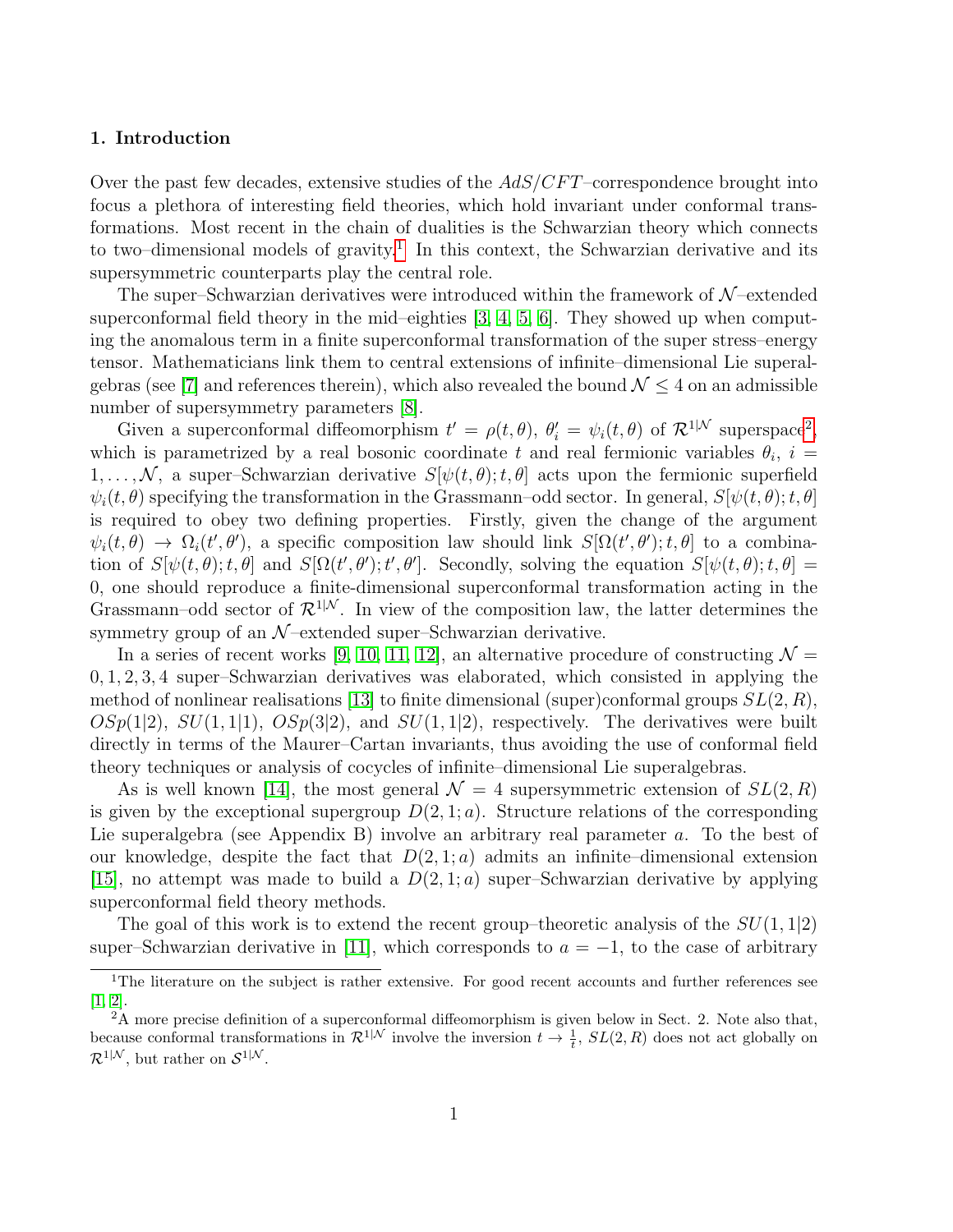values of a. Surprisingly enough, the construction of a  $D(2, 1; a)$  super–Schwarzian derivative obeying the two defining properties mentioned above turns out to be problematic. Yet, a reasonable alternative is proposed and its properties are established.

The paper is organised as follows.

In Sect. 2, a superconformal diffeomorphism  $t' = \rho(t, \theta, \bar{\theta}), \theta'_{\alpha} = \psi_{\alpha}(t, \theta, \bar{\theta}),$  where t is a real Grassmann–even variable and  $\theta_{\alpha}$  are complex Grassmann–odd coordinates with  $\alpha = 1, 2$ , is considered. It is argued that the conventional chirality constraint on the fermionic superfield  $\bar{\mathcal{D}}_{\alpha}\psi_{\beta}=0$ , which normally follows from the condition that the covariant derivative transforms homogeneously under the superconformal isomorphisms, i.e.  $\mathcal{D}^{\alpha} = (\mathcal{D}^{\alpha}\psi_{\beta})\mathcal{D}'^{\beta}$ , turns out to be incompatible with  $D(2, 1; a)$  symmetry. A weaker condition is proposed,  $\mathcal{D}^{\alpha} = (\mathcal{D}^{\alpha}\psi_{\beta})\mathcal{D}'^{\beta} + (\mathcal{D}^{\alpha}\bar{\psi}^{\beta})\bar{\mathcal{D}}'_{\beta}$ , in which the covariant derivatives  $\mathcal{D}'^{\beta}$  and  $\bar{\mathcal{D}}'_{\beta}$  get mixed up. The requirement that the covariant derivatives algebra is preserved under the superconformal diffeomorphism gives rise to extra quadratic constraints on  $\psi_{\alpha}$  and  $\bar{\psi}^{\alpha}$ .

In Sect. 3, infinitesimal  $D(2, 1; a)$  transformations acting upon the form of the superfields  $\rho$  and  $\psi_{\alpha}$  are constructed by applying the method of nonlinear realisations. They are subsequently used for verifying the invariance of constraints imposed upon  $\psi_{\alpha}$  as well as for analysing the infinitesimal limit of finite  $D(2, 1; a)$  transformations, which result from setting a generalised  $D(2, 1; a)$  super-Schwarzian derivative to zero.

Sect. 4 is devoted to the construction of  $D(2,1;a)$  invariants along the lines in [\[11\]](#page-21-8). First, each generator in the corresponding Lie superalgebra is accompanied by a Goldstone superfield of the same Grassmann parity and a conventional group–theoretic element  $\tilde{g}$  is introduced. Then the odd analogues of the Maurer–Cartan invariants  $\tilde{g}^{-1} \mathcal{D}^{\alpha} \tilde{g}$  are computed. They are subsequently used to link some of the Goldstone superfields entering  $\tilde{q}$  to a single fermionic superfield  $\psi_{\alpha}$  as well as to construct a  $D(2, 1; a)$  analogue of the  $\mathcal{N} = 4$ super-Schwarzian derivative in [\[6,](#page-21-3) [11\]](#page-21-8). It is demonstrated that such a candidate lacks the conventional composition law unless extra nonlinear constraints are imposed upon  $\psi_{\alpha}$ .

In Sect. 5, a covariant projection method is used to solve the nonlinear constraints explicitly. A finite form of a  $D(2,1;a)$  transformation acting in the Grassmann–odd sector of  $\mathcal{R}^{1|4}$  is obtained. It is argued that a natural generalisation of the  $\mathcal{N}=4$  super–Schwarzian derivative to the  $D(2, 1; a)$  case turns out to be trivial. As a matter of fact, it is superseded by one of the nonlinear constrains, which was imposed upon  $\psi_{\alpha}$  when securing the composition law in Sect. 4.

An alternative definition of a  $D(2, 1; a)$  super-Schwarzian derivative and its peculiar features are discussed in Sect. 6. The composition law and the change under  $D(2, 1; a)$ transformations are established, which resemble the way in which the covariant derivative is transformed under the generalised superconformal diffeomorphism. It is suggested that the difficulty in defining a  $D(2, 1; a)$  super–Schwarzian derivative with conventional properties is related to the fact that the chirality condition on the fermionic superfield  $\psi_{\alpha}$  is incompatible with  $D(2, 1; a)$  symmetry.

In Sect. 7, we draw a parallel with the  $\mathcal{N} = 3$  case, which was recently studied in [\[12\]](#page-21-9) within a similar framework. Like for  $D(2, 1; a)$ , the basic fermionic superfield does not obey the chirality condition. A generalised  $\mathcal{N} = 3$  super–Schwarzian derivative is introduced and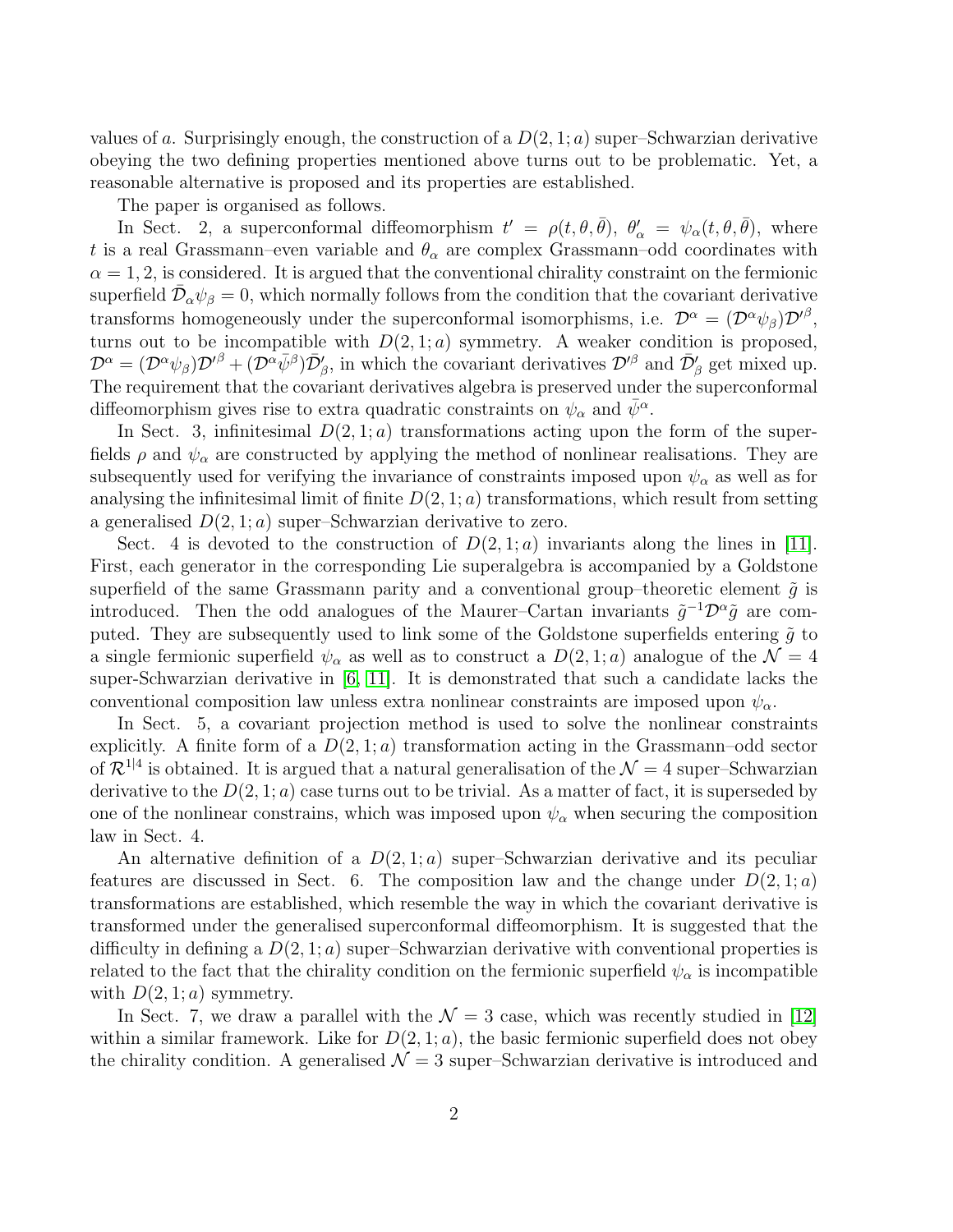its properties are established. It is shown that the conventional  $\mathcal{N} = 3$  super–Schwarzian derivative [\[5\]](#page-21-2) can be constructed in terms of the generalised object. A new  $OSp(3|2)$  invariant is proposed.

In the concluding Sect. 8, we summarise our results and discuss possible further developments.

Appendix A contains our spinor conventions.

Structure relations of the Lie superalgebra associated with the exceptional superconformal group  $D(2, 1; a)$  are gathered in Appendix B.

The  $D(2, 1; a)$  Maurer–Cartan invariants are exposed in Appendix C.

Throughout the paper, summation over repeated indices is understood.

# 2. Generalised superconformal diffeomorphisms

An  $\mathcal{N}$ -extended super–Schwarzian derivative [\[3,](#page-21-0) [4,](#page-21-1) [5,](#page-21-2) [6\]](#page-21-3) is intimately connected with finite– dimensional superconformal transformations acting in  $\mathcal{R}^{1|\mathcal{N}}$  superspace parametrized by  $(t, \theta_i), i = 1, \ldots, \mathcal{N}$ . In order to obtain the latter from the former, one considers a generic superdiffeomorphism

$$
t' = \rho(t, \theta), \qquad \theta_i' = \psi_i(t, \theta), \tag{1}
$$

which is specified by a real bosonic superfield  $\rho$  and a set of real fermionic superfields  $\psi_i$ , and then confines oneself to a subgroup of superconformal diffeomorphisms, under which the covariant derivative  $\mathcal{D}_i$  transforms homogeneously [\[3\]](#page-21-0)

<span id="page-3-0"></span>
$$
\mathcal{D}_i = (\mathcal{D}_i \psi_j) \mathcal{D}'_j. \tag{2}
$$

Eq. [\(2\)](#page-3-0) yields constraints on  $\rho$  and  $\psi_i$  (see the discussion in [\[5\]](#page-21-2)). In particular,  $\rho$  is fixed provided  $\psi_i$  is known.

Note that for even N one usually introduces complex Grassmann–odd coordinates  $\theta_{\alpha}$ ,  $\alpha=1,\ldots,\frac{N}{2}$  $\frac{\sqrt{2}}{2}$ , in which case [\(2\)](#page-3-0) implies the chirality condition  $\bar{\mathcal{D}}_{\alpha}\psi_{\beta}=0$ .

Having solved the constraints, which follow from [\(2\)](#page-3-0), one then identifies  $\psi_i$  with the argument of an  $\mathcal{N}-$ extended super–Schwarzian derivative and sets the latter to vanish. The resulting fermionic superfield coincides with a finite–dimensional superconformal transformation acting in the Grassmann–odd sector of  $\mathcal{R}^{1|\mathcal{N}}$  superspace, while  $\rho$  is fixed from [\(2\)](#page-3-0) provided  $\psi_i$  is known.

Trying to extend such a consideration to the exceptional superconformal group  $D(2, 1; a)$ , one immediately reveals a problem. The chirality condition  $\bar{\mathcal{D}}_{\alpha}\psi_{\beta} = 0$  and its complex conjugate partner  $\mathcal{D}^{\alpha}\bar{\psi}^{\beta} = 0$ , which would result from [\(2\)](#page-3-0), turn out to be too restrictive. Indeed,  $D(2,1;a)$  transformations involve  $SU(2)$  subgroup which interchanges  $\psi_{\alpha}$  and  $\bar{\psi}_{\alpha}$ (see  $\delta_{p+}$  transformations in Eq. [\(15\)](#page-6-0) below). Had we chosen the chirality condition to hold,  $D(2, 1; a)$  symmetry would entail  $\mathcal{D}^{\alpha}\psi_{\beta} = 0$ , thus reducing  $\psi_{\beta}$  to a constant.

A natural way out is to admit the weaker conditions

<span id="page-3-1"></span>
$$
\mathcal{D}^{\alpha} = (\mathcal{D}^{\alpha}\psi_{\beta})\mathcal{D}'^{\beta} + (\mathcal{D}^{\alpha}\bar{\psi}^{\beta})\bar{\mathcal{D}}'_{\beta}, \qquad \bar{\mathcal{D}}_{\alpha} = (\bar{\mathcal{D}}_{\alpha}\psi_{\beta})\mathcal{D}'^{\beta} + (\bar{\mathcal{D}}_{\alpha}\bar{\psi}^{\beta})\bar{\mathcal{D}}'_{\beta}, \tag{3}
$$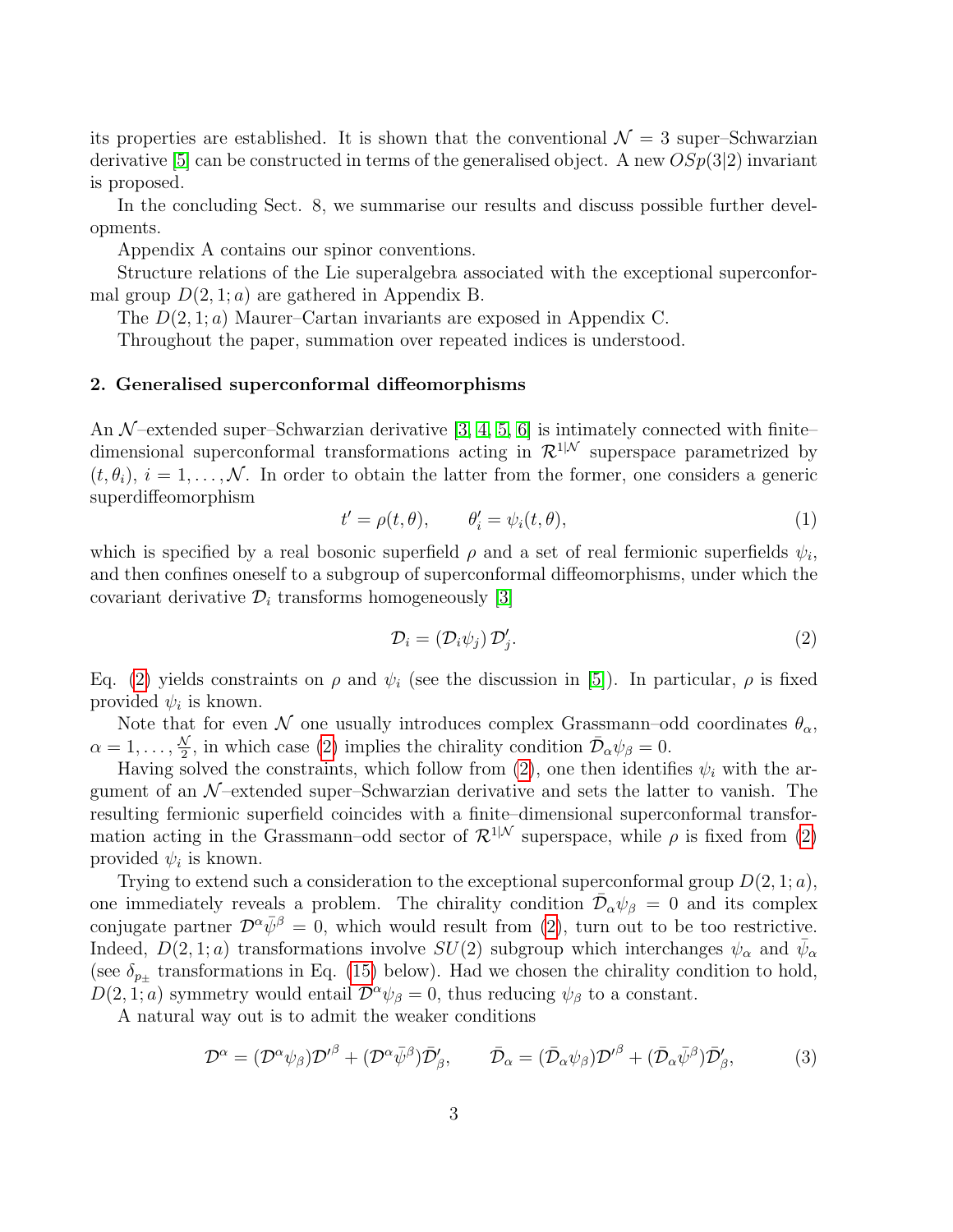where  $\mathcal{D}^{\alpha}$ ,  $\bar{\mathcal{D}}_{\alpha}$  are the covariant derivatives in  $\mathcal{R}^{1|4}$  superspace

<span id="page-4-1"></span>
$$
\mathcal{D}^{\alpha} = \frac{\vec{\partial}}{\partial \theta_{\alpha}} + i\bar{\theta}^{\alpha} \frac{\partial}{\partial t}, \qquad \bar{\mathcal{D}}_{\alpha} = \frac{\vec{\partial}}{\partial \bar{\theta}^{\alpha}} + i\theta_{\alpha} \frac{\partial}{\partial t}, \tag{4}
$$

which obey

$$
\{\mathcal{D}^{\alpha}, \mathcal{D}^{\beta}\} = 0, \qquad \{\bar{\mathcal{D}}_{\alpha}, \bar{\mathcal{D}}_{\beta}\} = 0, \qquad \{\mathcal{D}^{\alpha}, \bar{\mathcal{D}}_{\beta}\} = 2i\delta_{\beta}{}^{\alpha}\partial_{t}, \qquad (5)
$$

$$
[\mathcal{D}^{2}, \bar{\mathcal{D}}_{\alpha}] = -4i\mathcal{D}_{\alpha}\partial_{t}, \qquad [\bar{\mathcal{D}}^{2}, \mathcal{D}^{\alpha}] = -4i\bar{\mathcal{D}}{}^{\alpha}\partial_{t}, \qquad [\bar{\mathcal{D}}^{2}, \mathcal{D}^{2}] = -4i\left(\mathcal{D}^{\alpha}\bar{\mathcal{D}}_{\alpha} - \bar{\mathcal{D}}_{\alpha}\mathcal{D}^{\alpha}\right)\partial_{t},
$$

where  $\partial_t = \frac{\partial}{\partial t}$ .

Note that, after implementing the generalised superconformal diffeomorphism [\(3\)](#page-3-1), the covariant derivatives  $\mathcal{D}'^{\beta}$  and  $\bar{\mathcal{D}}'_{\beta}$  get mixed up. This fact will have an impact on the properties of a generalised  $D(2, 1; a)$  super-Schwarzian derivative to be introduced below.

From Eq. [\(3\)](#page-3-1) one gets the constraints

<span id="page-4-4"></span>
$$
\mathcal{D}^{\alpha}\rho = i\psi_{\beta}\mathcal{D}^{\alpha}\bar{\psi}^{\beta} + i\bar{\psi}^{\beta}\mathcal{D}^{\alpha}\psi_{\beta}, \qquad \bar{\mathcal{D}}_{\alpha}\rho = i\psi_{\beta}\bar{\mathcal{D}}_{\alpha}\bar{\psi}^{\beta} + i\bar{\psi}^{\beta}\bar{\mathcal{D}}_{\alpha}\psi_{\beta}, \tag{6}
$$

which allow one to fix  $\rho$ 

<span id="page-4-2"></span>
$$
\partial_t \rho = -i\psi_\alpha \partial_t \bar{\psi}^\alpha - i\bar{\psi}^\alpha \partial_t \psi_\alpha + \frac{1}{2} \mathcal{D}\psi \bar{\mathcal{D}} \bar{\psi} + \frac{1}{2} \mathcal{D}\bar{\psi} \bar{\mathcal{D}} \psi, \tag{7}
$$

provided  $\psi_{\alpha}$  is known. Here and below we use the abbreviations

<span id="page-4-0"></span>
$$
\mathcal{D}\psi\bar{\mathcal{D}}\bar{\psi} = (\mathcal{D}^{\alpha}\psi_{\beta})\bar{\mathcal{D}}_{\alpha}\bar{\psi}^{\beta}, \quad \mathcal{D}\bar{\psi}\bar{\mathcal{D}}\psi = (\mathcal{D}^{\alpha}\bar{\psi}^{\beta})\bar{\mathcal{D}}_{\alpha}\psi_{\beta}.
$$
\n(8)

Our convention for other contractions similar to [\(8\)](#page-4-0) is that spinor indices entering the first factor on the right hand side stand in their natural position, i.e.  $\psi_{\alpha}, \bar{\psi}^{\alpha}, \mathcal{D}^{\alpha}, \bar{\mathcal{D}}_{\alpha}$ .

The algebra of the covariant derivatives [\(5\)](#page-4-1) along with the generalised homogeneity conditions [\(3\)](#page-3-1) yield further quadratic restrictions

<span id="page-4-3"></span>
$$
\left(\mathcal{D}^{\alpha}\psi_{\gamma}\right)\mathcal{D}^{\beta}\bar{\psi}^{\gamma}+\left(\mathcal{D}^{\beta}\psi_{\gamma}\right)\mathcal{D}^{\alpha}\bar{\psi}^{\gamma}=0, \quad \left(\bar{\mathcal{D}}_{\alpha}\psi_{\gamma}\right)\bar{\mathcal{D}}_{\beta}\bar{\psi}^{\gamma}+\left(\bar{\mathcal{D}}_{\beta}\psi_{\gamma}\right)\bar{\mathcal{D}}_{\alpha}\bar{\psi}^{\gamma}=0, \left(\mathcal{D}^{\alpha}\psi_{\gamma}\right)\bar{\mathcal{D}}_{\beta}\bar{\psi}^{\gamma}+\left(\bar{\mathcal{D}}_{\beta}\psi_{\gamma}\right)\mathcal{D}^{\alpha}\bar{\psi}^{\gamma}=\frac{1}{2}\delta_{\beta}^{\alpha}\left(\mathcal{D}\psi\bar{\mathcal{D}}\bar{\psi}+\mathcal{D}\bar{\psi}\bar{\mathcal{D}}\psi\right),
$$
\n(9)

where Eq. [\(7\)](#page-4-2) and the identity  $\partial_t = \frac{1}{2}$  $\frac{1}{2} \left( \mathcal{D}\psi \bar{\mathcal{D}}\bar{\psi} + \mathcal{D}\bar{\psi} \bar{\mathcal{D}}\psi \right) \partial_t' + \left( \partial_t \psi_\alpha \right) \mathcal{D}'^\alpha + \left( \partial_t \bar{\psi}^\alpha \right) \bar{\mathcal{D}}'_{\alpha}$  were used. The explicit solution to these equations will be discussed in Sect. 5.

In what follows, two corollaries of the last equation in [\(9\)](#page-4-3)

<span id="page-4-5"></span>
$$
\mathcal{D}^{\alpha} \left( \mathcal{D} \psi \bar{\mathcal{D}} \bar{\psi} + \mathcal{D} \bar{\psi} \bar{\mathcal{D}} \psi \right) = 4i \left( \partial_t \psi_{\beta} \mathcal{D}^{\alpha} \bar{\psi}^{\beta} + \partial_t \bar{\psi}^{\beta} \mathcal{D}^{\alpha} \psi_{\beta} \right),
$$
  
\n
$$
\bar{\mathcal{D}}_{\alpha} \left( \mathcal{D} \psi \bar{\mathcal{D}} \bar{\psi} + \mathcal{D} \bar{\psi} \bar{\mathcal{D}} \psi \right) = 4i \left( \partial_t \psi_{\beta} \bar{\mathcal{D}}_{\alpha} \bar{\psi}^{\beta} + \partial_t \bar{\psi}^{\beta} \bar{\mathcal{D}}_{\alpha} \psi_{\beta} \right),
$$
\n(10)

will be extensively used. The complex conjugation rules

$$
(\mathcal{D}^{\alpha}\psi_{\beta})^* = \bar{\mathcal{D}}_{\alpha}\bar{\psi}^{\beta}, \qquad (\bar{\mathcal{D}}_{\alpha}\psi_{\beta})^* = \mathcal{D}^{\alpha}\bar{\psi}^{\beta},
$$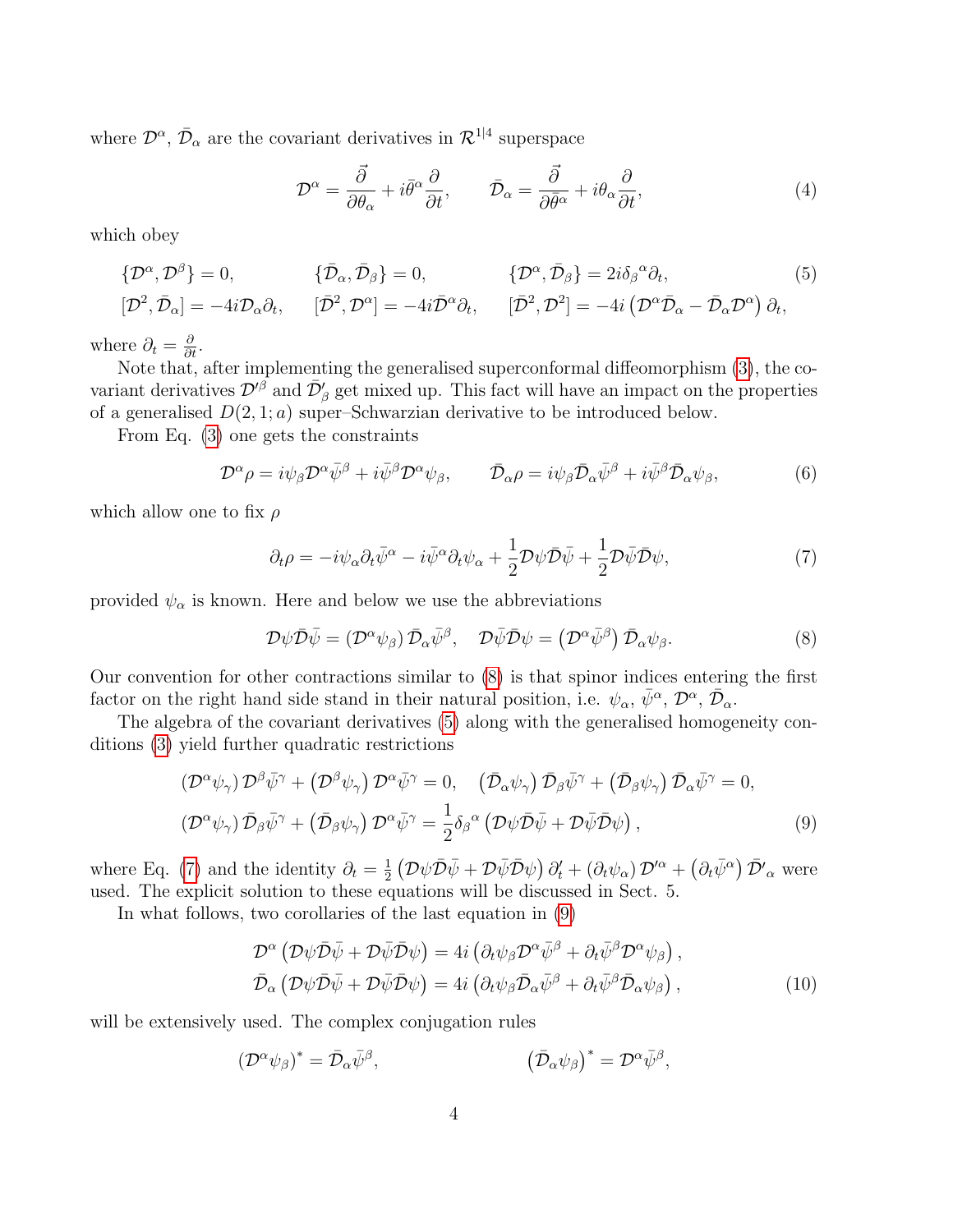$$
(\mathcal{D}^{\alpha}\psi^{\beta})^* = -\bar{\mathcal{D}}_{\alpha}\bar{\psi}_{\beta}, \qquad (\mathcal{D}^{\alpha}\bar{\psi}_{\beta})^* = -\bar{\mathcal{D}}_{\alpha}\psi^{\beta}, \n(\mathcal{D}^{\alpha}\bar{\mathcal{D}}_{\beta}\psi_{\gamma})^* = -\bar{\mathcal{D}}_{\alpha}\mathcal{D}^{\beta}\bar{\psi}^{\gamma}, \qquad (\mathcal{D}^{\alpha}\bar{\mathcal{D}}_{\beta}\bar{\psi}^{\gamma})^* = -\bar{\mathcal{D}}_{\alpha}\mathcal{D}^{\beta}\psi_{\gamma}, \n(\mathcal{D}^{\alpha}\bar{\mathcal{D}}_{\beta}\rho)^* = -\bar{\mathcal{D}}_{\alpha}\mathcal{D}^{\beta}\rho, \qquad (11)
$$

where  $\psi_{\alpha}$  is a complex fermionic superfield and  $\rho$  is a real bosonic superfield, will prove helpful as well.

Note that for  $a = -1$  the supergroup  $D(2, 1; a)$  simplifies to  $SU(1, 1|2) \times SU(2)$ , which is easily seen by inspecting the structure relations of the corresponding Lie superalgebra (see Appendix B). In this particular case, the chirality condition  $\overline{\mathcal{D}}_{\alpha}\psi_{\beta} = 0$  proves to be compatible with  $SU(1, 1|2)$  symmetry and the homogeneous transformation law for the covariant derivative  $\mathcal{D}^{\alpha} = (\mathcal{D}^{\alpha} \psi_{\beta}) \mathcal{D}'^{\beta}$ . The constraints [\(9\)](#page-4-3) then reduce to  $(\mathcal{D}^{\alpha} \psi_{\gamma}) (\bar{\mathcal{D}}_{\beta} \bar{\psi}^{\gamma}) =$ 1  $\frac{1}{2}\delta_{\beta}{}^{\alpha}(\mathcal{D}\psi\bar{\mathcal{D}}\bar{\psi}),$  which, in their turn, are equivalent to the linear equation  $\mathcal{D}^{\alpha}\psi_{\beta} + \overline{\mathcal{D}}^{\alpha}\dot{\psi}_{\beta} = 0$ [\[11\]](#page-21-8). For generic values of a,  $D(2,1;a)$  involves transformations which interchange  $\psi_{\alpha}$  and  $\bar{\psi}_{\alpha}$ . For this reason, the chirality condition would be too restrictive and one is led to deal with the whole set of nonlinear constraints [\(9\)](#page-4-3).

To summarise, the generalised superconformal diffeomorphism of  $\mathcal{R}^{1|4}$  is specified by a complex fermionic superfield  $\psi_{\alpha}(t, \theta, \bar{\theta})$  obeying the quadratic constraints [\(9\)](#page-4-3). The bosonic partner  $\rho(t, \theta, \theta)$  is determined by [\(7\)](#page-4-2). Below,  $\psi_{\alpha}(t, \theta, \theta)$  will be identified with the argument of a generalised  $D(2, 1; a)$  super–Schwarzian derivative.

# 3. Infinitesimal  $D(2, 1; a)$  transformations

In this section, we construct infinitesimal  $D(2,1;a)$  transformations acting upon the form of the superfields  $\rho$  and  $\psi_{\alpha}$  introduced in the preceding section. They will prove useful when verifying the invariance of constraints, to be imposed upon  $\psi_{\alpha}$  later, as well as for analysing the infinitesimal limit of finite  $D(2, 1; a)$  transformations, which result from setting a generalised  $D(2, 1; a)$  super-Schwarzian derivative to zero. Technically, it suffices to apply the method of nonlinear realisations [\[13\]](#page-21-10) to  $D(2,1;a)$  and treat  $\rho$  and  $\psi_{\alpha}$  as Goldstone superfields associated with the generators of translation and supersymmetry transformation, respectively.

As the first step, one considers the structure relations of Lie superalgebra associated with  $D(2,1;a)$  (see Appendix B) as well as the  $d=1, \mathcal{N}=4$  supersymmetry algebra  $\{q_\alpha, \bar{q}^\beta\} =$  $2h\delta_{\alpha}{}^{\beta}$ . Then each generator of the former is accompanied by a Goldstone superfield of the same Grassmann parity, while coordinates of  $\mathcal{R}^{1|4}$  superspace are linked to h and  $q_{\alpha}$ . Afterwards, the group–theoretic element is introduced

<span id="page-5-0"></span>
$$
\tilde{g} = e^{ith} e^{\theta^{\alpha} q_{\alpha} + \bar{\theta}_{\alpha} \bar{q}^{\alpha}} e^{i\rho P} e^{\psi^{\alpha} Q_{\alpha} + \bar{\psi}_{\alpha} \bar{Q}^{\alpha}} e^{\phi^{\alpha} S_{\alpha} + \bar{\phi}_{\alpha} \bar{S}^{\alpha}} e^{i\mu K} e^{i\nu D} e^{i\lambda_l J_l} e^{i(k_l + l_l + k_l - l_r)} e^{ik_l J_l}, \quad (12)
$$

where  $(P, D, K)$  are bosonic generators of translations, dilatations, and special conformal transformations, respectively.  $\mathcal{J}_l$ , with  $l = 1, 2, 3$ , generate the R-symmetry subalgebra su(2). One more su(2) is realised by  $I_{\pm}$ ,  $I_3$ , for which the Cartan basis is chosen.  $Q_{\alpha}$  and  $S_{\alpha}$ are fermionic generators of supersymmetry transformations and superconformal boosts,  $\bar{Q}^{\alpha}$ ,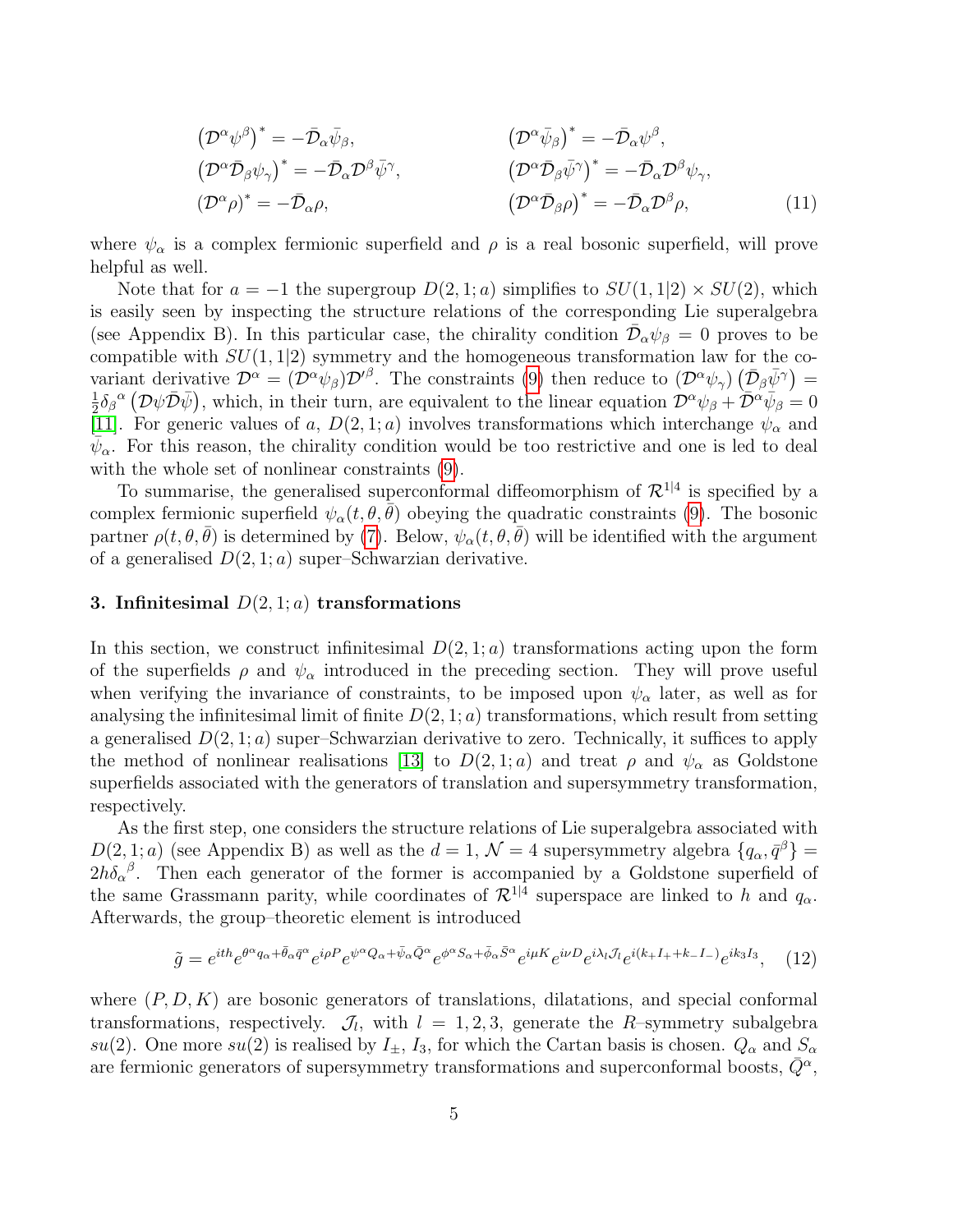$\bar{S}^{\alpha}$  being their Hermitian conjugates. Accordingly,  $(\rho, \mu, \nu, \lambda_l, k_3)$  are real bosonic superfields, k<sub>−</sub> and  $k_+$  are complex conjugates of each other, while  $(\psi_\alpha, \bar{\psi}^\alpha)$  and  $(\phi_\alpha, \bar{\phi}^\alpha)$  form complex conjugate fermionic pairs. In what follows,  $\rho$  and  $\psi_{\alpha}$  are identified with those in the preceding section.

As the next step, one considers the left multiplication by a  $D(2,1;a)$  group element q

<span id="page-6-1"></span>
$$
\tilde{g}' = g \cdot \tilde{g}, \qquad g = e^{idP} e^{\epsilon^{\alpha} Q_{\alpha} + \bar{\epsilon}_{\alpha} \bar{Q}^{\alpha}} e^{\kappa^{\alpha} S_{\alpha} + \bar{\kappa}_{\alpha} \bar{S}^{\alpha}} e^{icK} e^{ibD} e^{iv_l \mathcal{J}_l} e^{i(p_+ I_+ + p_- I_-)} e^{ip_3 I_3}, \qquad (13)
$$

where  $(d, c, b, v_l, p_{\pm}, p_3)$  and  $(\epsilon_{\alpha}, \kappa_{\alpha})$  are bosonic and fermionic parameters, respectively, with  $(p_{-})^* = p_{+}, (\epsilon_{\alpha})^* = \bar{\epsilon}^{\alpha}, (\kappa_{\alpha})^* = \bar{\kappa}^{\alpha},$  and then repeatedly uses the the Baker–Campbell– Hausdorff formula

$$
e^{iA} T e^{-iA} = T + \sum_{n=1}^{\infty} \frac{i^n}{n!} \underbrace{[A, [A, \dots [A, T] \dots]]}_{n \text{ times}}.
$$
 (14)

Focusing on the transformation laws for  $\rho$  and  $\psi_{\alpha}$  and regarding the parameters to be infinitesimal, one finally gets (below different transformations are separated by semicolons and vanishing variations are omitted)

<span id="page-6-0"></span>
$$
\delta_{d}\rho = d; \qquad \delta_{b}\rho = b\rho, \qquad \delta_{b}\psi_{\alpha} = \frac{1}{2}b\psi_{\alpha}, \qquad \delta_{b}\bar{\psi}^{\alpha} = \frac{1}{2}b\bar{\psi}^{\alpha};
$$
  
\n
$$
\delta_{c}\rho = c\rho^{2} + \frac{(1+2a)}{2}c\psi^{2}\bar{\psi}^{2}, \qquad \delta_{c}\psi_{\alpha} = c\rho\psi_{\alpha} - \frac{i(1+2a)}{2}c\psi^{2}\bar{\psi}_{\alpha},
$$
  
\n
$$
\delta_{c}\bar{\psi}^{\alpha} = c\rho\bar{\psi}^{\alpha} - \frac{i(1+2a)}{2}c\bar{\psi}^{2}\psi^{\alpha}; \qquad \delta_{v}\psi_{\alpha} = \frac{i}{2}v_{a}(\sigma_{a})_{\alpha}{}^{\beta}\psi_{\beta},
$$
  
\n
$$
\delta_{v}\bar{\psi}^{\alpha} = -\frac{i}{2}v_{a}\bar{\psi}^{\beta}(\sigma_{a})_{\beta}{}^{\alpha}; \qquad \delta_{p_{+}}\bar{\psi}^{\alpha} = -p_{+}\psi^{\alpha}; \qquad \delta_{p_{-}}\psi_{\alpha} = p_{-}\bar{\psi}_{\alpha};
$$
  
\n
$$
\delta_{p_{3}}\psi_{\alpha} = -\frac{i}{2}p_{3}\psi_{\alpha}, \qquad \delta_{p_{3}}\bar{\psi}^{\alpha} = \frac{i}{2}p_{3}\bar{\psi}^{\alpha};
$$
  
\n
$$
\delta_{\epsilon}\rho = i(\bar{\psi}\epsilon - \bar{\epsilon}\psi), \qquad \delta_{\epsilon}\psi_{\alpha} = \epsilon_{\alpha}, \qquad \delta_{\epsilon}\bar{\psi}^{\alpha} = \bar{\epsilon}^{\alpha};
$$
  
\n
$$
\delta_{\kappa}\rho = -\bar{\psi}\kappa(i\rho + (1+2a)\bar{\psi}\psi) + \bar{\kappa}\psi(i\rho - (1+2a)\bar{\psi}\psi),
$$
  
\n
$$
\delta_{\kappa}\psi_{\alpha} = -\rho\kappa_{\alpha} + i\bar{\psi}\psi\kappa_{\alpha} - 2i(1+a)\kappa_{\beta}\psi^{\beta}\bar{\psi}_{\alpha} + i\bar{\omega}\psi^{2}\bar{\kappa}_{\alpha},
$$
  
\n
$$
\delta_{\kappa}\bar{\psi}^{\alpha} = -\rho\
$$

where  $(\sigma_a)_{\beta}^{\alpha}$  are the Pauli matrices (see Appendix A). Above both the original and transformed superfields depend on the same arguments, i.e.  $\delta \rho = \rho'(t, \theta, \bar{\theta}) - \rho(t, \theta, \bar{\theta})$ ,  $\delta \psi_{\alpha} =$  $\psi'_{\alpha}(t,\theta,\bar{\theta}) - \psi_{\alpha}(t,\theta,\bar{\theta})$ . Representing a given variation  $\delta$  as the product of a parameter and a generator, e.g.  $\delta_c = -icK$ ,  $\delta_{\epsilon} = \epsilon^{\alpha} Q_{\alpha} + \bar{\epsilon}_{\alpha} \bar{Q}^{\alpha}$ , and computing commutators  $[\delta_1, \delta_2]$  of variations acting upon the superfields  $\rho$  and  $\psi_{\alpha}$ , one can verify that [\(15\)](#page-6-0) does reproduce the structure relations of Lie superalgebra associated with  $D(2, 1; a)$ , which are gathered in Appendix B.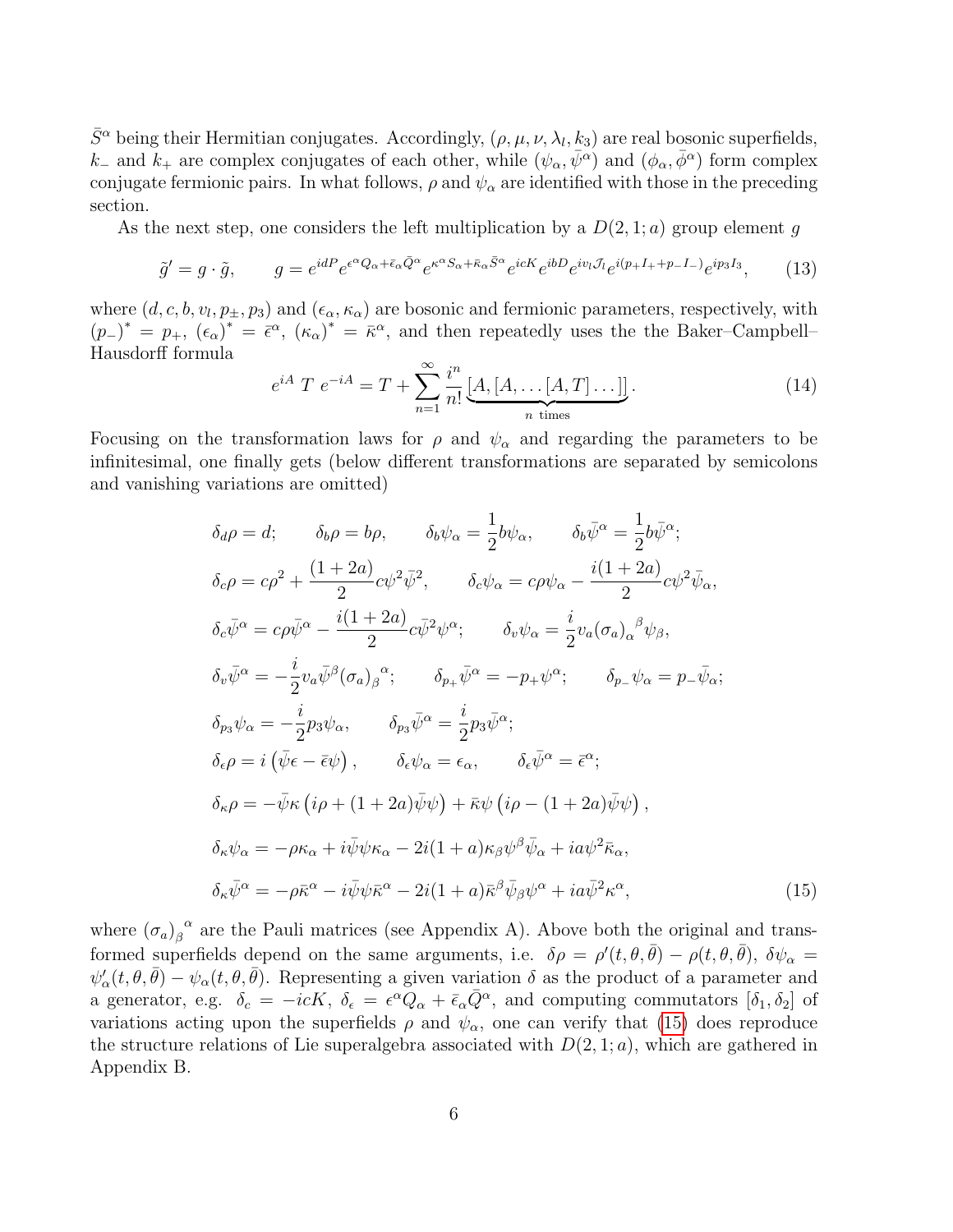# 4. A group–theoretic analysis

In this section, we extend a recent analysis of  $SU(1, 1|2)$  [\[11\]](#page-21-8) to the case of  $D(2, 1; a)$ . Our primary concern is to construct the analogues of the Maurer–Cartan invariants, which gave rise to the  $SU(1,1|2)$  super–Schwarzian derivative in [\[11\]](#page-21-8).

In the previous section, the group–theoretic element [\(12\)](#page-5-0) was introduced. By making use of the covariant derivative  $\mathcal{D}^{\alpha}$ , one can build the Grassmann-odd analogues of the Maurer-Cartan one–forms

<span id="page-7-4"></span>
$$
\tilde{g}^{-1}\mathcal{D}^{\alpha}\tilde{g} = i(\omega_P)^{\alpha}P + i(\omega_D)^{\alpha}D + i(\omega_K)^{\alpha}K + i(\omega_{\mathcal{J}})_b^{\alpha}\mathcal{J}_b + i(\omega_-)^{\alpha}I_- + i(\omega_+)^{\alpha}I_+ \n+ i(\omega_3)^{\alpha}I_3 + (\omega_Q)^{\alpha\beta}Q_{\beta} + (\omega_{\bar{Q}})_{\beta}^{\alpha}\bar{Q}^{\beta} + (\omega_S)^{\alpha\beta}S_{\beta} + (\omega_{\bar{S}})_{\beta}^{\alpha}\bar{S}^{\beta} - q^{\alpha}.
$$
 (16)

The superfields  $(\omega_P)^{\alpha}, \ldots, (\omega_{\bar{S}})_{\beta}{}^{\alpha}$  turn out to be rather bulky and are displayed in Appendix C. By construction,  $\tilde{g}^{-1} \mathcal{D}^{\alpha} \tilde{g}$  hold invariant under the transformation [\(13\)](#page-6-1) and, hence,  $(\omega_P)^{\alpha}, \ldots, (\omega_{\bar{S}})_{\beta}{}^{\alpha}$  provide  $D(2,1,a)$  invariants. They can be used to impose constraints which allow one to eliminate some of the superfields entering  $(12)$  from the consideration as well as to study candidates for a  $D(2,1;a)$  super–Schwarzian derivative. Note that  $\tilde{g}^{-1}\bar{\mathcal{D}}_{\alpha}\tilde{g}$ results in the complex conjugate invariants.

In a series of recent works [\[10,](#page-21-7) [11,](#page-21-8) [12\]](#page-21-9), it was suggested to choose the constraints so as to link all the superfields entering the group–theoretic element [\(12\)](#page-5-0) to  $\rho$  and  $\psi_{\alpha}$ . Unfortunately, for the case at hand it proved difficult to handle the triplet  $(k_{\pm}, k_3)$ . Below, we follow a broader road and impose just as many constraints as is needed to build an analogue of the  $SU(1,1|2)$  super–Schwarzian derivative in [\[6,](#page-21-3) [11\]](#page-21-8).

All the reservations made, let us discuss the Maurer–Cartan invariants. Comparing  $(\omega_P)^{\alpha}$ in Appendix C with Eq. [\(6\)](#page-4-4) above, one concludes that it vanishes. Had we not chosen to impose [\(6\)](#page-4-4) earlier, it might have been obtained here by setting  $(\omega_P)^{\alpha} = 0$ .

A study of the  $D(2,1; -1)$  case in [\[11\]](#page-21-8) showed that the fermionic superfield  $\psi_{\alpha}$  was to be chiral. Within the method of nonlinear realisations, a suitable constraint was provided by  $(\omega_{\bar{Q}})_{\beta}^{\alpha} = 0$ . Imposing a similar condition for generic a, one gets

<span id="page-7-1"></span>
$$
\bar{\mathcal{D}}_{\alpha}\psi_{\beta} = (\bar{\mathcal{D}}_{\alpha}\bar{\psi}_{\beta})\frac{k\tan k}{k_{+}}, \qquad \mathcal{D}^{\alpha}\bar{\psi}^{\beta} = -(\mathcal{D}^{\alpha}\psi^{\beta})\frac{k\tan k}{k_{-}},\tag{17}
$$

where  $k = \sqrt{k_{-}k_{+}}$ . These equations allow one to express  $\frac{k \tan k}{k_{+}}$  in terms of  $\psi_{\alpha}$ , but more importantly, they imply an extra (complex) quadratic constraint on the fermionic superfield

<span id="page-7-3"></span>
$$
\left(\mathcal{D}^{\alpha}\psi_{\beta}\right)\mathcal{D}^{\mu}\bar{\psi}_{\nu}=\left(\mathcal{D}^{\mu}\psi_{\nu}\right)\mathcal{D}^{\alpha}\bar{\psi}_{\beta},\tag{18}
$$

which, in its turn, has an impact on the restrictions [\(9\)](#page-4-3) revealed above. The first two conditions in  $(9)$  are now satisfied identically, while the last equation simplifies to<sup>[3](#page-7-0)</sup>

<span id="page-7-2"></span>
$$
\left(\mathcal{D}^{\alpha}\psi_{\gamma}\right)\bar{\mathcal{D}}_{\beta}\bar{\psi}^{\gamma} = \frac{1}{2}\delta_{\beta}{}^{\alpha}\mathcal{D}\psi\bar{\mathcal{D}}\bar{\psi},\tag{19}
$$

<span id="page-7-0"></span><sup>&</sup>lt;sup>3</sup>Note that [\(17\)](#page-7-1) and [\(19\)](#page-7-2) imply  $\mathcal{D}^{\alpha} \bar{\psi}^{\gamma} \bar{\mathcal{D}}_{\beta} \psi_{\gamma} = \frac{1}{2} \delta_{\beta}^{\alpha} \mathcal{D} \bar{\psi} \bar{\mathcal{D}} \psi$ , which can also be obtained by applying  $\delta_{p_+}$ -transformations in [\(15\)](#page-6-0) to Eq. [\(19\)](#page-7-2).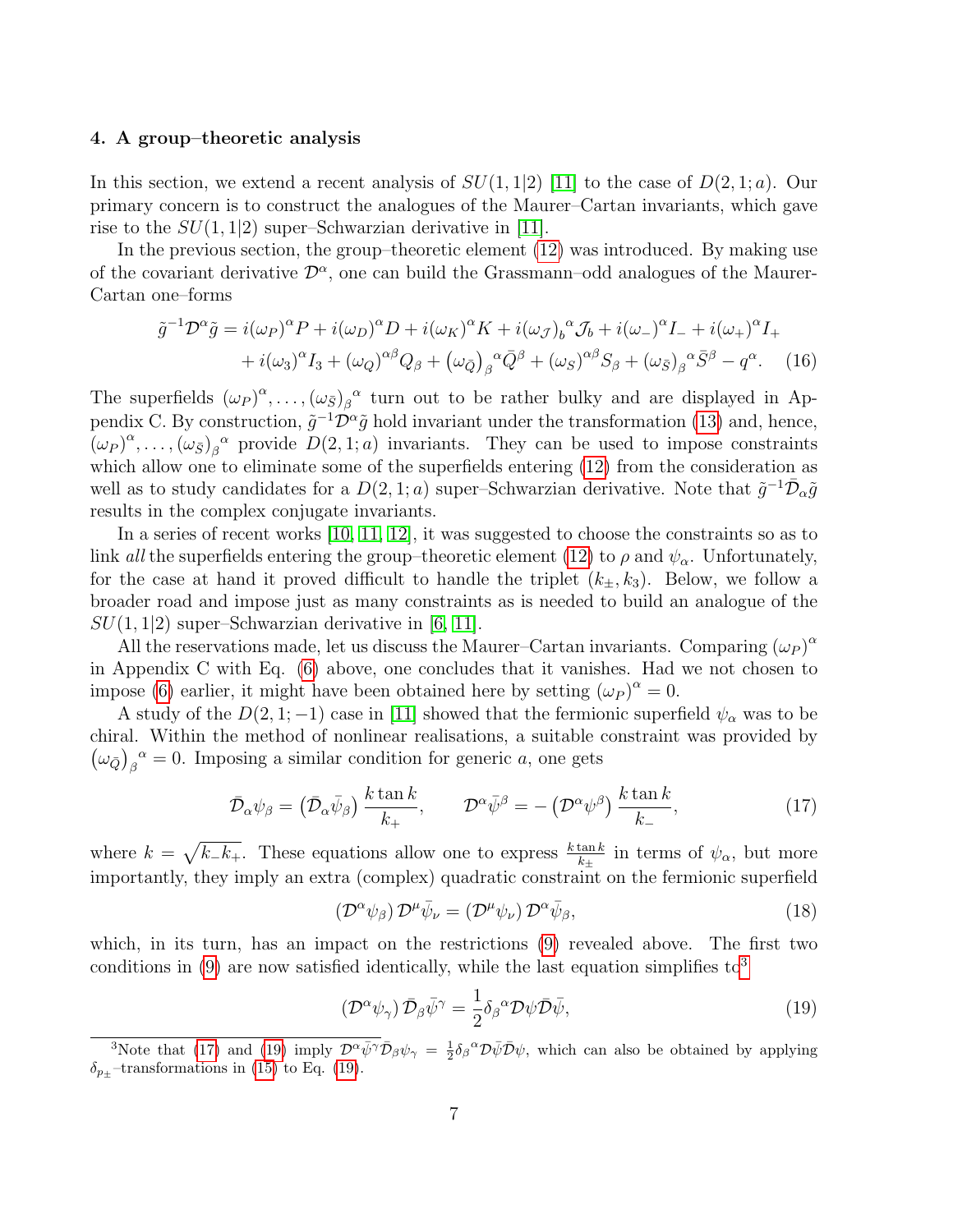which means that, up to a scalar superfield factor,  $\mathcal{D}^{\alpha}\psi_{\gamma}$  is a unitary matrix. Given the infinitesimal  $D(2, 1; a)$  transformations [\(15\)](#page-6-0), it is straightforward to verify that [\(18\)](#page-7-3) and [\(19\)](#page-7-2) do hold invariant.

Recall that for  $a = -1$  the superfield  $\psi_{\alpha}$  can be chosen chiral. Hence, [\(18\)](#page-7-3) is irrelevant in that case, while [\(19\)](#page-7-2) guarantees that the covariant derivatives algebra  $\{\mathcal{D}^{\alpha}, \bar{\mathcal{D}}_{\beta}\}=2i\delta_{\beta}{}^{\alpha}\partial_t$ is preserved under the superconformal diffeomorphism  $\mathcal{D}^{\alpha} = (\mathcal{D}^{\alpha}\psi_{\beta})\mathcal{D}'^{\beta}$ . As was mentioned above, the chirality condition turns out to be incompatible with  $D(2, 1; a)$  symmetry and the meaning of the novel restriction [\(18\)](#page-7-3) is that  $\mathcal{D}^{\alpha} \bar{\psi}_{\beta}$  is proportional to  $\mathcal{D}^{\alpha} \psi_{\beta}$ .

A group–theoretic derivation of the  $SU(1, 1|2)$  super–Schwarzian derivative in [\[11\]](#page-21-8) revealed that it is constructed in terms of the dilaton superfield  $\nu$ , which, in its turn, is linked to  $\psi_{\alpha}$  by means of constraints. Let us carry out a similar analysis for an arbitrary value of a.

As the first step, one expresses  $\nu$  in terms of  $\psi_{\alpha}$  by imposing the constraint

$$
(\omega_Q)^{\alpha\beta} = r^{\alpha\beta},\tag{20}
$$

where  $r^{\alpha\beta}$  is a constant matrix (composed of coupling constants). Contracting  $(\omega_Q)^{\alpha\beta}$  with its Hermitian conjugate, one finds

<span id="page-8-0"></span>
$$
e^{\nu} = \frac{\mathcal{D}\psi\bar{\mathcal{D}}\bar{\psi} + \mathcal{D}\bar{\psi}\bar{\mathcal{D}}\psi}{r\bar{r}},\tag{21}
$$

where  $r\bar{r} = r^{\alpha\beta}\bar{r}_{\beta\alpha}$ .

Then one demands

$$
(\omega_D)^{\alpha} = 0,\t(22)
$$

and takes into account [\(10\)](#page-4-5) and [\(21\)](#page-8-0), which all together link  $\phi_{\alpha}$  to  $\psi_{\alpha}$ 

$$
\phi_{\alpha} = -\frac{2\partial_t \psi_{\alpha}}{\mathcal{D}\psi \bar{\mathcal{D}}\bar{\psi} + \mathcal{D}\bar{\psi} \bar{\mathcal{D}}\psi}, \quad \bar{\phi}^{\alpha} = -\frac{2\partial_t \bar{\psi}^{\alpha}}{\mathcal{D}\psi \bar{\mathcal{D}}\bar{\psi} + \mathcal{D}\bar{\psi} \bar{\mathcal{D}}\psi}.
$$
\n(23)

Finally, guided by the previous studies of the  $a = -1$  case in [\[11\]](#page-21-8), one considers the symmetric tensor invariant

$$
(\omega_S)_{\alpha}^{\ \gamma}(\bar{\omega}_Q)_{\gamma\beta} + (\omega_S)_{\beta}^{\ \gamma}(\bar{\omega}_Q)_{\gamma\alpha},\tag{24}
$$

where  $(\bar{\omega}_Q)_{\beta\alpha} = ((\omega_Q)^{\alpha\beta})^*$ . The explicit calculation relates it to

<span id="page-8-1"></span>
$$
\mathcal{I}_{\alpha\beta}[\psi(t,\theta,\bar{\theta});t,\theta,\bar{\theta}] := \mathcal{D}_{\alpha}\bar{\mathcal{D}}_{\beta}\ln\left(\mathcal{D}\psi\bar{\mathcal{D}}\bar{\psi} + \mathcal{D}\bar{\psi}\bar{\mathcal{D}}\psi\right) - 2i\bar{\phi}^{\gamma}\mathcal{D}_{\alpha}\bar{\mathcal{D}}_{\beta}\psi_{\gamma} + 2i\phi^{\gamma}\mathcal{D}_{\alpha}\bar{\mathcal{D}}_{\beta}\bar{\psi}_{\gamma} + (1+a)\left[\mathcal{D}_{\alpha}\ln\left(\mathcal{D}\psi\bar{\mathcal{D}}\bar{\psi} + \mathcal{D}\bar{\psi}\bar{\mathcal{D}}\psi\right)\right]\bar{\mathcal{D}}_{\beta}\ln\left(\mathcal{D}\psi\bar{\mathcal{D}}\bar{\psi} + \mathcal{D}\bar{\psi}\bar{\mathcal{D}}\psi\right) + (\alpha \leftrightarrow \beta),
$$
\n(25)

which involves  $\psi_{\alpha}$  alone. Note that for  $a = -1$  and  $\bar{\mathcal{D}}_{\alpha}\psi_{\beta} = 0$  it correctly reproduces the  $\mathcal{N}=4$  super–Schwarzian derivative [\[6,](#page-21-3) [11\]](#page-21-8)

<span id="page-8-2"></span>
$$
\left(\mathcal{D}_{\alpha}\bar{\mathcal{D}}_{\beta} + \mathcal{D}_{\beta}\bar{\mathcal{D}}_{\alpha}\right) \ln \mathcal{D}\psi \bar{\mathcal{D}}\bar{\psi}.
$$
\n(26)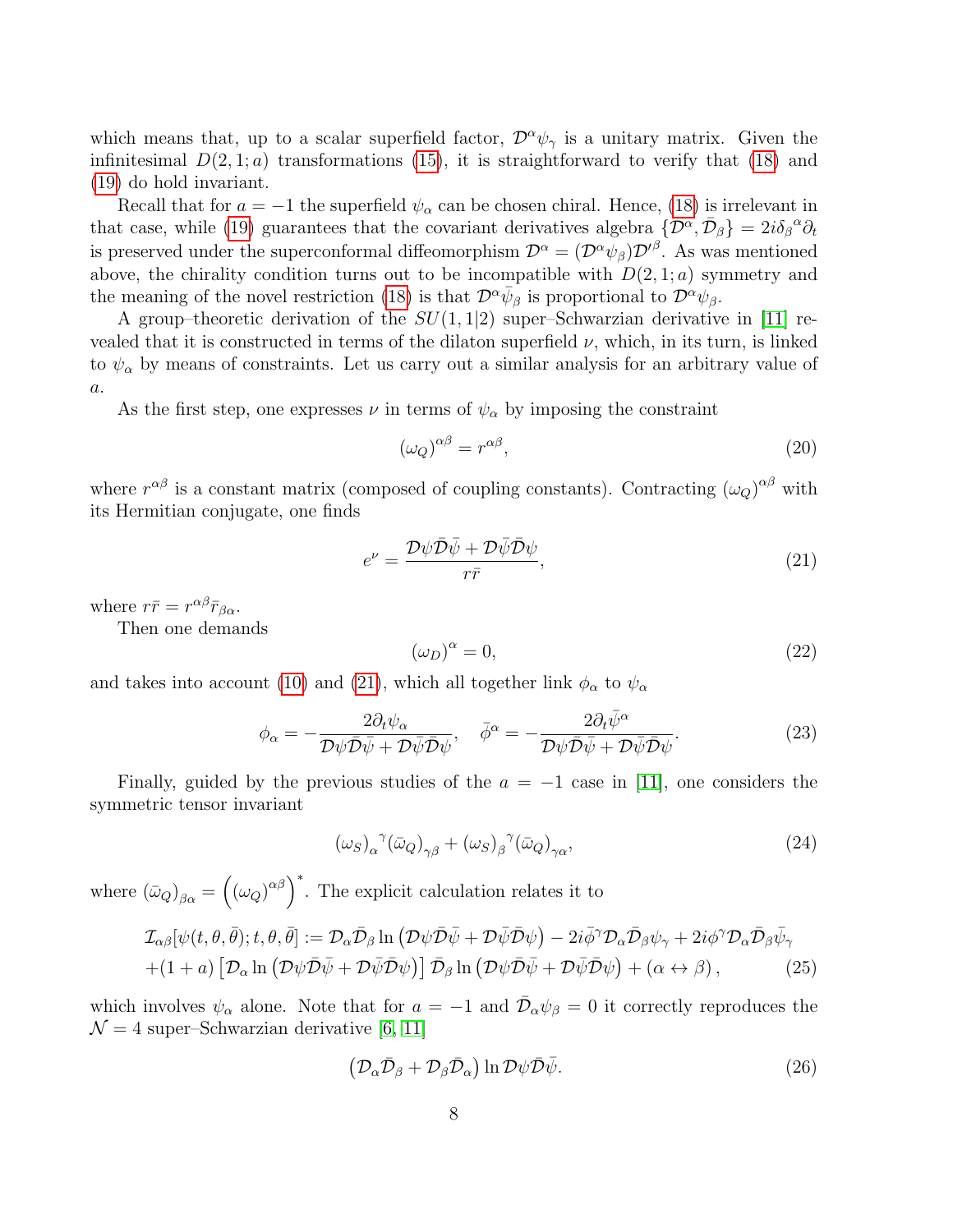As was mentioned in the Introduction, a super–Schwarzian derivative  $S[\psi(t, \theta); t, \theta]$  must obey two conditions.<sup>[4](#page-9-0)</sup> Firstly, considering a superconformal diffeomorphism  $t' = \rho(t, \theta)$ ,  $\theta' = \psi(t, \theta)$  and changing the argument  $\psi(t, \theta) \to \Omega(t', \theta')$ , one should reveal the identity

<span id="page-9-1"></span>
$$
S[\Omega(t',\theta');t,\theta] = S[\psi(t,\theta);t,\theta] + \mathcal{M}(\theta')S[\Omega(t',\theta');t',\theta'],
$$
\n(27)

with some superfield coefficient  $\mathcal{M}(\theta')$ . Eq. [\(27\)](#page-9-1) is known as the composition law. Secondly, setting  $S[\psi(t, \theta); t, \theta]$  to vanish, one should reproduce a finite–dimensional superconformal transformation acting in the Grassmann–odd sector of superspace. In view of [\(27\)](#page-9-1), this would determine the symmetry group of  $S[\psi(t, \theta); t, \theta]$ .

Focusing on the candidate [\(25\)](#page-8-1) and taking into account the identity

<span id="page-9-6"></span>
$$
\mathcal{D}\Omega\bar{\mathcal{D}}\bar{\Omega} + \mathcal{D}\bar{\Omega}\bar{\mathcal{D}}\Omega = \frac{1}{2} \left( \mathcal{D}\psi\bar{\mathcal{D}}\bar{\psi} + \mathcal{D}\bar{\psi}\bar{\mathcal{D}}\psi \right) \left( \mathcal{D}'\Omega\bar{\mathcal{D}}'\bar{\Omega} + \mathcal{D}'\bar{\Omega}\bar{\mathcal{D}}'\Omega \right),\tag{28}
$$

where  $(3)$ ,  $(18)$ ,  $(19)$  were used, one finds that it does not obey the composition law  $(27)$ unless extra constraints including

<span id="page-9-5"></span>
$$
\left(\mathcal{D}_{\alpha}\psi^{\beta}\right)\bar{\mathcal{D}}_{\mu}\bar{\psi}^{\nu} = \left(\mathcal{D}_{\mu}\psi^{\nu}\right)\bar{\mathcal{D}}_{\alpha}\bar{\psi}^{\beta},\tag{29}
$$

and

<span id="page-9-3"></span>
$$
\mathcal{D}_{\alpha}\bar{\mathcal{D}}_{\beta}\psi_{\gamma} + (1+a)\left[ \left( \mathcal{D}_{\alpha}\psi_{\gamma} \right) \bar{\mathcal{D}}_{\beta} \ln \left( \mathcal{D}\psi \bar{\mathcal{D}}\bar{\psi} + \mathcal{D}\bar{\psi} \bar{\mathcal{D}}\psi \right) \right] - \left( \bar{\mathcal{D}}_{\beta}\psi_{\gamma} \right) \mathcal{D}_{\alpha} \ln \left( \mathcal{D}\psi \bar{\mathcal{D}}\bar{\psi} + \mathcal{D}\bar{\psi} \bar{\mathcal{D}}\psi \right) \right] + (\alpha \leftrightarrow \beta) = 0,
$$
\n(30)

and

<span id="page-9-4"></span>
$$
\mathcal{D}_{\alpha}\bar{\mathcal{D}}_{\beta}\bar{\psi}_{\gamma} + (1+a) \left[ \left( \mathcal{D}_{\alpha}\bar{\psi}_{\gamma} \right) \bar{\mathcal{D}}_{\beta} \ln \left( \mathcal{D}\psi \bar{\mathcal{D}}\bar{\psi} + \mathcal{D}\bar{\psi} \bar{\mathcal{D}}\psi \right) \right] - \left( \bar{\mathcal{D}}_{\beta}\bar{\psi}_{\gamma} \right) \mathcal{D}_{\alpha} \ln \left( \mathcal{D}\psi \bar{\mathcal{D}}\bar{\psi} + \mathcal{D}\bar{\psi} \bar{\mathcal{D}}\psi \right) \right] + (\alpha \leftrightarrow \beta) = 0,
$$
\n(31)

are imposed.<sup>[5](#page-9-2)</sup> Taking into account that the infinitesimal transformations [\(15\)](#page-6-0) leave  $\mathcal{D}\psi\bar{\mathcal{D}}\bar{\psi}$  +  $\mathcal{D}\psi\mathcal{D}\psi$  invariant but for the dilatation, special conformal transformation, and superconformal boost

$$
\mathcal{D}\psi'\bar{\mathcal{D}}\bar{\psi}'+\mathcal{D}\bar{\psi}'\bar{\mathcal{D}}\psi'=(1+b)\left(\mathcal{D}\psi\bar{\mathcal{D}}\bar{\psi}+\mathcal{D}\bar{\psi}\bar{\mathcal{D}}\psi\right),\n\mathcal{D}\psi'\bar{\mathcal{D}}\bar{\psi}'+\mathcal{D}\bar{\psi}'\bar{\mathcal{D}}\psi'=(1+2c\rho)\left(\mathcal{D}\psi\bar{\mathcal{D}}\bar{\psi}+\mathcal{D}\bar{\psi}\bar{\mathcal{D}}\psi\right),\n\mathcal{D}\psi'\bar{\mathcal{D}}\bar{\psi}'+\mathcal{D}\bar{\psi}'\bar{\mathcal{D}}\psi'=(1+2i(\bar{\kappa}\psi-\bar{\psi}\kappa))\left(\mathcal{D}\psi\bar{\mathcal{D}}\bar{\psi}+\mathcal{D}\bar{\psi}\bar{\mathcal{D}}\psi\right),
$$
\n(32)

<span id="page-9-0"></span><sup>4</sup>Our presentation here is schematic. External indices carried by a super–Schwarzian derivative and Grassmann–odd coordinates are omitted.

<span id="page-9-2"></span><sup>5</sup>Note that [\(30\)](#page-9-3) and [\(31\)](#page-9-4) could be obtained from a more general  $D(2, 1; a)$ –invariant constraint

$$
\mathcal{D}_{\alpha}\bar{\mathcal{D}}_{\beta}\psi_{\gamma} + a\epsilon_{\alpha\beta}(\bar{\mathcal{D}}_{\mu}\psi_{\gamma})\mathcal{D}^{\mu}\ln(\mathcal{D}\psi\bar{\mathcal{D}}\bar{\psi} + \mathcal{D}\bar{\psi}\bar{\mathcal{D}}\psi) + + (1+a)\left[ (\mathcal{D}_{\beta}\psi_{\gamma})\bar{\mathcal{D}}_{\alpha}\ln(\mathcal{D}\psi\bar{\mathcal{D}}\bar{\psi} + \mathcal{D}\bar{\psi}\bar{\mathcal{D}}\psi) - (\bar{\mathcal{D}}_{\beta}\psi_{\gamma})\mathcal{D}_{\alpha}\ln(\mathcal{D}\psi\bar{\mathcal{D}}\bar{\psi} + \mathcal{D}\bar{\psi}\bar{\mathcal{D}}\psi) \right] = 0
$$

by symmetrising  $\alpha$  and  $\beta$ .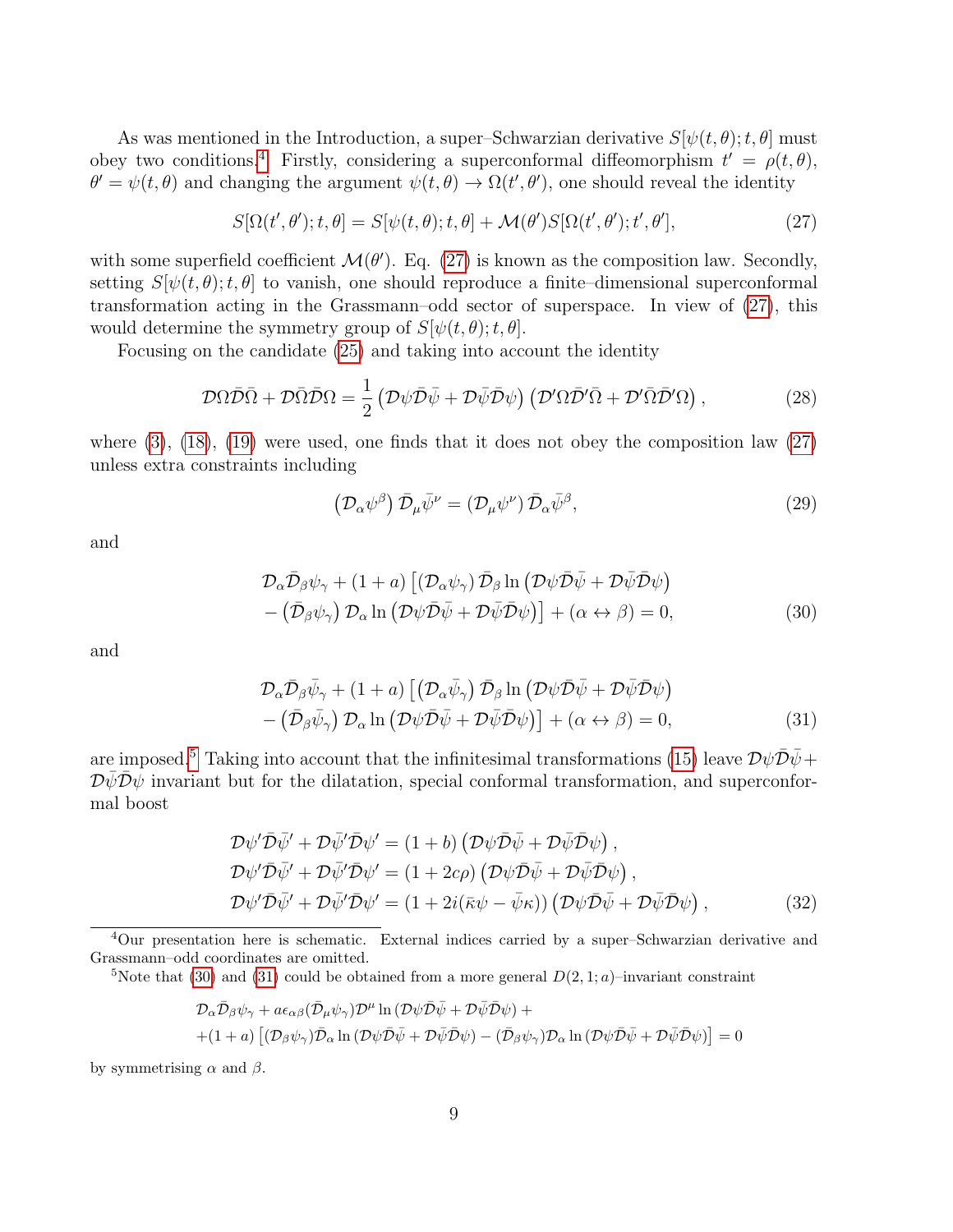one can verify that  $(29)$ ,  $(30)$ , and  $(31)$  do hold invariant. Note that Eq.  $(29)$  implies that, up to a scalar superfield factor,  $\mathcal{D}_{\alpha} \psi^{\beta}$  is the same as  $\bar{\mathcal{D}}_{\alpha} \bar{\psi}^{\beta}$ . In particular, the quadratic constraint [\(19\)](#page-7-2) is now satisfied identically.

<span id="page-10-0"></span>In their turn, the restrictions  $(29)$ ,  $(30)$ ,  $(31)$  bring  $(25)$  to the form

$$
\mathcal{I}_{\alpha\beta}[\psi(t,\theta,\bar{\theta});t,\theta,\bar{\theta}] = \mathcal{D}_{\alpha}\bar{\mathcal{D}}_{\beta}\ln(\mathcal{D}\psi\bar{\mathcal{D}}\bar{\psi} + \mathcal{D}\bar{\psi}\bar{\mathcal{D}}\psi) \n-(1+a)\left[\mathcal{D}_{\alpha}\ln(\mathcal{D}\psi\bar{\mathcal{D}}\bar{\psi} + \mathcal{D}\bar{\psi}\bar{\mathcal{D}}\psi)\right]\bar{\mathcal{D}}_{\beta}\ln(\mathcal{D}\psi\bar{\mathcal{D}}\bar{\psi} + \mathcal{D}\bar{\psi}\bar{\mathcal{D}}\psi) + (\alpha \leftrightarrow \beta), (33)
$$

which is characterised by the transition matrix  $\mathcal{M}^{\mu\nu}_{\alpha\beta}(\theta', \bar{\theta}') = (\bar{\mathcal{D}}_{\alpha}\theta'^{\mu}) \mathcal{D}_{\beta}\bar{\theta}'^{\nu} - (\bar{\mathcal{D}}_{\beta}\bar{\theta}'^{\nu}) \mathcal{D}_{\alpha}\theta'^{\mu}$ as far as the composition law [\(27\)](#page-9-1) is concerned. Let us stress again that both the composition law and  $D(2, 1; a)$  symmetry of [\(33\)](#page-10-0) essentially rely upon the supplementary conditions [\(29\)](#page-9-5),  $(30), (31).$  $(30), (31).$  $(30), (31).$  $(30), (31).$ 

To summarise, Eq. [\(33\)](#page-10-0), in which  $\psi_{\alpha}$  is assumed to obey [\(18\)](#page-7-3), [\(29\)](#page-9-5), [\(30\)](#page-9-3), appears to be a reasonable generalisation of the  $\mathcal{N} = 4$  super–Schwarzian derivative [\(26\)](#page-8-2) to the  $D(2, 1; a)$ case. In order to establish that [\(33\)](#page-10-0) is indeed a legitimate candidate, one has to solve [\(18\)](#page-7-3), [\(29\)](#page-9-5), [\(30\)](#page-9-3) explicitly along with the equation  $\mathcal{I}_{\alpha\beta}[\psi(t,\theta,\bar{\theta});t,\theta,\bar{\theta}] = 0$  and verify that the resulting superfield  $\psi_{\alpha}$  coincides with a finite form of  $D(2, 1; a)$  transformation acting in the Grassmann–odd sector of  $\mathcal{R}^{1|4}$  superspace. This issue is analysed in the next section.

# 5. Solution of constraints

Consider a component decomposition of a generic fermionic superfield defined on  $\mathcal{R}^{1|4}$ 

<span id="page-10-2"></span>
$$
\psi_{\sigma}(t,\theta,\bar{\theta}) = \alpha_{\sigma}(t) + \theta_{\lambda}b_{\sigma}^{\lambda}(t) + \bar{\theta}^{\lambda}c_{\lambda\sigma}(t) + \theta^2\beta_{\sigma}(t) + \bar{\theta}^2\gamma_{\sigma}(t) + (\bar{\theta}\sigma_{a}\theta)\mu_{a\sigma}(t) \n+ \bar{\theta}\theta\xi_{\sigma}(t) + \theta^2\bar{\theta}^{\lambda}d_{\lambda\sigma}(t) + \bar{\theta}^2\theta_{\lambda}p_{\sigma}^{\lambda}(t) + \theta^2\bar{\theta}^2\nu_{\sigma}(t).
$$
\n(34)

Here Latin letters stand for bosonic components, Greek letters designate fermionic ones, and  $(\sigma_a)_{\alpha}^{\beta}$ ,  $a = 1, 2, 3$ , are the Pauli matrices (see Appendix A). The complex conjugate partner reads

$$
\bar{\psi}^{\sigma}(t,\theta,\bar{\theta}) = \bar{\alpha}^{\sigma}(t) + \theta_{\lambda}\bar{c}^{\sigma\lambda}(t) + \bar{\theta}^{\lambda}\bar{b}_{\lambda}{}^{\sigma}(t) + \theta^{2}\bar{\gamma}^{\sigma}(t) + \bar{\theta}^{2}\bar{\beta}^{\sigma}(t) + (\bar{\theta}\sigma_{a}\theta)\bar{\mu}_{a}{}^{\sigma}(t) \n+ \bar{\theta}\theta\bar{\xi}^{\sigma}(t) + \theta^{2}\bar{\theta}^{\lambda}\bar{p}_{\lambda}{}^{\sigma}(t) + \bar{\theta}^{2}\theta_{\lambda}\bar{d}^{\sigma\lambda}(t) + \theta^{2}\bar{\theta}^{2}\bar{\nu}^{\sigma}(t),
$$
\n(35)

where

$$
(\alpha_{\sigma})^* = \bar{\alpha}^{\sigma}, \qquad (b_{\sigma}^{\lambda})^* = \bar{b}_{\lambda}^{\sigma}, \qquad (c_{\lambda\sigma})^* = \bar{c}^{\sigma\lambda}, \qquad (\beta_{\sigma})^* = \bar{\beta}^{\sigma}, \qquad (\gamma_{\sigma})^* = \bar{\gamma}^{\sigma},
$$
  

$$
(\xi_{\sigma})^* = \bar{\xi}^{\sigma}, \qquad (p_{\sigma}^{\lambda})^* = \bar{p}_{\lambda}^{\sigma}, \qquad (d_{\lambda\sigma})^* = \bar{d}^{\sigma\lambda}, \qquad (\mu_{a\sigma})^* = \bar{\mu}_{a}^{\sigma}, \qquad (\nu_{\sigma})^* = \bar{\nu}^{\sigma}. \qquad (36)
$$

In order to solve the superfield constraints [\(18\)](#page-7-3), [\(29\)](#page-9-5), [\(30\)](#page-9-3), we use the covariant projection method, in which components of a superfield are linked to its covariant derivatives evaluated at  $\theta_{\alpha} = \bar{\theta}^{\alpha} = 0$ . For the case at hand, one finds<sup>[6](#page-10-1)</sup>

$$
\psi_{\sigma}| = \alpha_{\sigma}, \qquad \qquad \mathcal{D}^{\alpha}\psi_{\sigma}| = b_{\sigma}^{\alpha},
$$

<span id="page-10-1"></span><sup>&</sup>lt;sup>6</sup>A superfield  $A(t, \theta, \bar{\theta})$  evaluated at  $\theta = \bar{\theta} = 0$  is usually designated by the symbol A.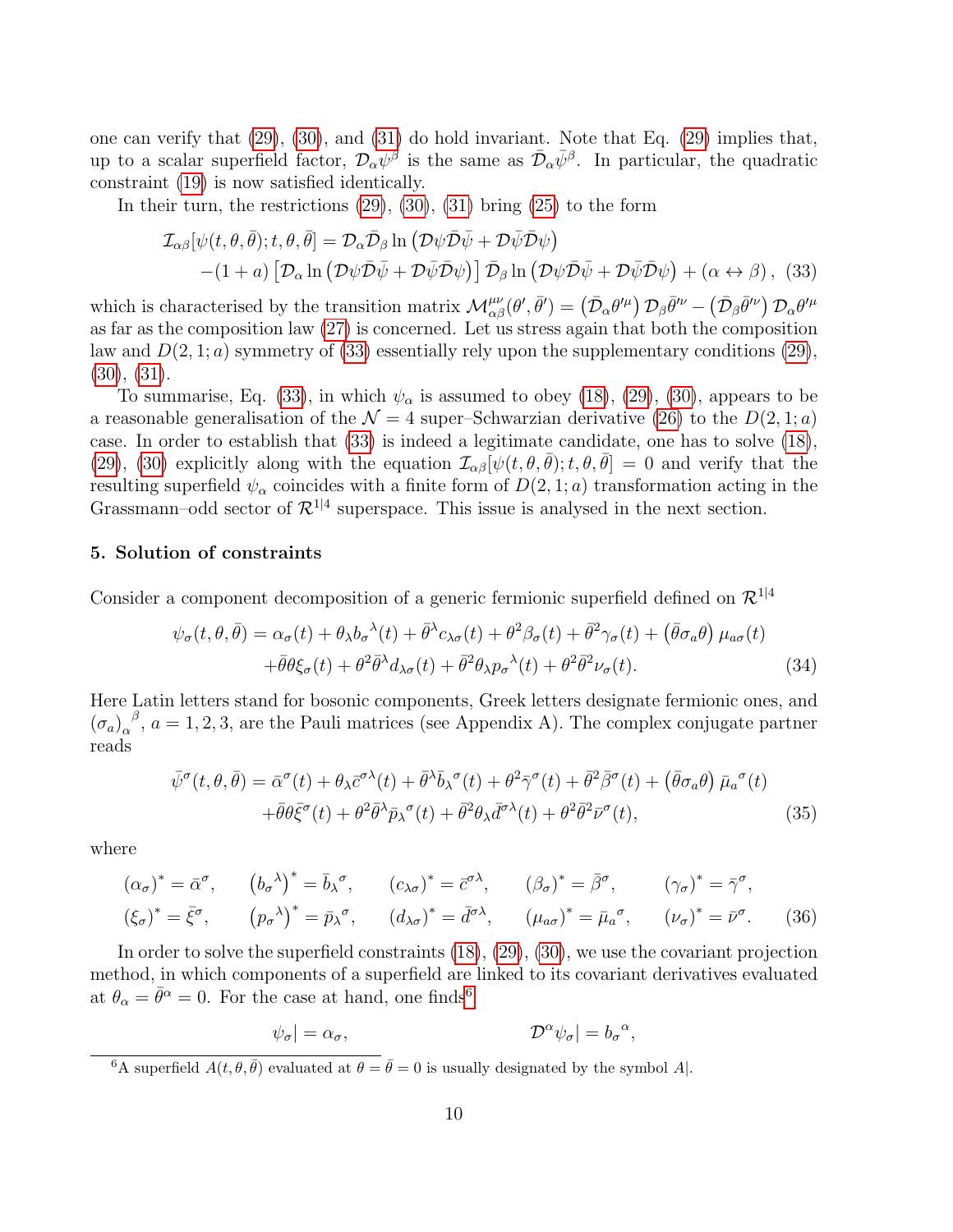<span id="page-11-0"></span>
$$
\bar{\mathcal{D}}_{\alpha}\psi_{\sigma}| = c_{\alpha\sigma}, \qquad \bar{\mathcal{D}}^{\alpha}\bar{\mathcal{D}}_{\beta}\psi_{\sigma}| = (\sigma_{a})_{\beta}^{\alpha}\mu_{a\sigma} + i\delta_{\beta}^{\alpha}\dot{\alpha}_{\sigma} + \delta_{\beta}^{\alpha}\xi_{\sigma}, \n\bar{\mathcal{D}}^{2}\psi_{\sigma}| = -4\beta_{\sigma}, \qquad \bar{\mathcal{D}}^{2}\psi_{\sigma}| = -4\gamma_{\sigma}, \n\bar{\mathcal{D}}^{\alpha}\bar{\mathcal{D}}^{2}\psi_{\sigma}| = -4\eta_{\sigma}, \n\bar{\mathcal{D}}^{\alpha}\bar{\mathcal{D}}^{2}\psi_{\sigma}| = -4d_{\alpha\sigma} + 2i\dot{b}_{\sigma\alpha}, \n\bar{\mathcal{D}}^{\alpha}\bar{\mathcal{D}}^{2}\psi_{\sigma}| = 16\nu_{\sigma} - 4\ddot{\alpha}_{\sigma} + 8i\dot{\xi}_{\sigma}; \qquad \bar{\psi}^{\sigma}| = \bar{\alpha}^{\sigma}, \n\bar{\mathcal{D}}_{\alpha}\bar{\psi}^{\sigma}| = \bar{b}_{\alpha}^{\sigma}, \n\bar{\mathcal{D}}^{\alpha}\bar{\psi}^{\sigma}| = \bar{b}_{\alpha}^{\sigma}, \n\bar{\mathcal{D}}^{\alpha}\bar{\psi}^{\sigma}| = (\sigma_{a})_{\beta}^{\alpha}\bar{\mu}_{a}^{\sigma} + i\delta_{\beta}^{\alpha}\dot{\bar{\alpha}}^{\sigma} + \delta_{\beta}^{\alpha}\bar{\xi}^{\sigma}, \n\bar{\mathcal{D}}^{2}\bar{\psi}^{\sigma}| = -4\bar{\beta}^{\sigma}, \qquad \bar{\mathcal{D}}^{\alpha}\bar{\mathcal{D}}^{2}\bar{\psi}^{\sigma}| = -4\bar{d}^{\sigma\alpha} + 2i\dot{\bar{b}}^{\alpha\sigma}, \n\bar{\mathcal{D}}_{\alpha}\bar{\mathcal{D}}^{2}\bar{\psi}^{\sigma}| = -4\bar{\beta}^{\sigma} - 4\ddot{\bar{\alpha}}^{\sigma} + 8i\dot{\bar{\xi}}^{\sigma},
$$
\n(37)

where  $\mathcal{D}^2 = \mathcal{D}^{\alpha} \mathcal{D}_{\alpha}$ ,  $\bar{\mathcal{D}}^2 = \bar{\mathcal{D}}_{\alpha} \bar{\mathcal{D}}^{\alpha}$  and the identities  $\mathcal{D}^{\alpha} \mathcal{D}^{\beta} = -\frac{1}{2}$  $\frac{1}{2} \epsilon^{\alpha \beta} \mathcal{D}^2$ ,  $\bar{\mathcal{D}}_{\alpha} \bar{\mathcal{D}}_{\beta} = -\frac{1}{2}$  $\frac{1}{2}\epsilon_{\alpha\beta}\bar{\cal D}^2$ were used.

Computing the covariant derivatives of [\(18\)](#page-7-3), [\(29\)](#page-9-5), [\(30\)](#page-9-3) and taking into account [\(37\)](#page-11-0), after rather tedious calculation, one gets

$$
b_{\sigma}{}^{\lambda}(t) = u(t)e^{iv}\left(\exp\left[\frac{i}{2}w_{a}\sigma_{a}\right]\right)_{\sigma}^{\lambda}, \qquad \bar{b}_{\lambda}{}^{\sigma}(t) = u(t)e^{-iv}\left(\exp\left[-\frac{i}{2}w_{a}\sigma_{a}\right]\right)_{\lambda}^{\sigma},
$$
  
\n
$$
c_{\lambda\sigma}(t) = -\bar{q}\bar{b}_{\lambda\sigma}(t), \qquad \bar{c}^{\sigma\lambda}(t) = qb^{\sigma\lambda}(t),
$$
  
\n
$$
d_{\lambda\sigma}(t) = \frac{i(1+2a)u(t)}{2u(t)}b_{\sigma\lambda}(t), \qquad \bar{d}^{\sigma\lambda}(t) = \frac{i(1+2a)u(t)}{2u(t)}\bar{b}^{\lambda\sigma}(t),
$$
  
\n
$$
p_{\sigma}{}^{\lambda}(t) = -\bar{q}\bar{d}_{\sigma}{}^{\lambda}(t), \qquad \bar{p}_{\lambda}{}^{\sigma}(t) = qd_{\lambda}{}^{\sigma}(t),
$$
  
\n
$$
\beta_{\sigma}(t) = \frac{iae^{2iv}}{1+q\bar{q}}(q\dot{\alpha}_{\sigma}(t) - \dot{\alpha}_{\sigma}(t)), \qquad \bar{\beta}{}^{\sigma}(t) = \frac{-iae^{-2iv}}{1+q\bar{q}}(\dot{\alpha}{}^{\sigma}(t) + \bar{q}\dot{\alpha}{}^{\sigma}(t)),
$$
  
\n
$$
\gamma_{\sigma}(t) = -\bar{q}\bar{\beta}_{\sigma}(t), \qquad \bar{\gamma}{}^{\sigma}(t) = q\beta{}^{\sigma}(t),
$$
  
\n
$$
\xi_{\sigma}(t) = \frac{ia(1-q\bar{q})}{1+q\bar{q}}\dot{\alpha}_{\sigma}(t) + \frac{2ia\bar{q}}{1+q\bar{q}}\dot{\bar{\alpha}}_{\sigma}(t), \qquad \bar{\xi}{}^{\sigma}(t) = -\frac{ia(1-q\bar{q})}{1+q\bar{q}}\dot{\bar{\sigma}}{}^{\sigma}(t) + \frac{2iaq}{1+q\bar{q}}\dot{\bar{\sigma}}{}^{\sigma}(t),
$$
  
\n
$$
\mu_{a\sigma}(t) = -\frac{i(1+a)}{u^{2}(t)}(b(t)\sigma_{a}\bar{b}(t))_{\sigma}{}^{\sigma}\dot{\alpha}_{\rho
$$

Here  $w_a$  is a real vector parameter generating  $SU(2)$  group. Constant parameters  $(v, q, \bar{q})$ , of which v is real while q and  $\bar{q}$  are complex conjugate to each other, give rise to another  $SU(2)$ .

Note that in obtaining Eq. [\(38\)](#page-11-1), the following identities

<span id="page-11-2"></span><span id="page-11-1"></span>
$$
\left(\exp\left[-\frac{i}{2}w_a\sigma_a\right]\right)_{\alpha}^{\gamma}\epsilon_{\gamma\beta}=-\left(\exp\left[\frac{i}{2}w_a\sigma_a\right]\right)_{\beta}^{\gamma}\epsilon_{\gamma\alpha},\,
$$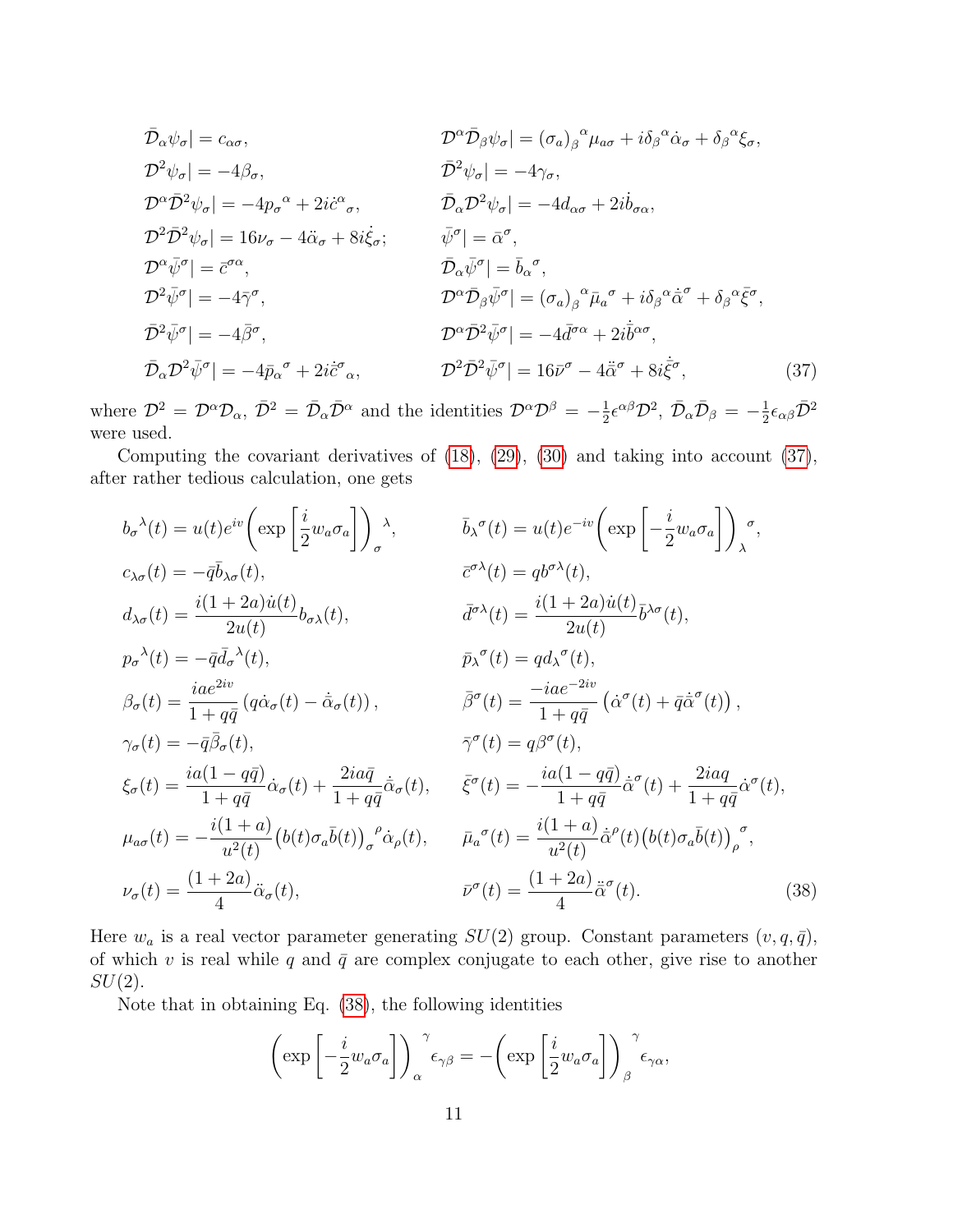$$
\epsilon^{\alpha\gamma}\bigg(\exp\left[-\frac{i}{2}w_a\sigma_a\right]\bigg)_{\gamma}^{\beta} = -\epsilon^{\beta\gamma}\bigg(\exp\left[\frac{i}{2}w_a\sigma_a\right]\bigg)_{\gamma}^{\alpha},\,
$$

were repeatedly used.

For a real bosonic function  $u(t)$  entering [\(38\)](#page-11-1) one reveals the differential equation

$$
u\ddot{u} - 2\dot{u}^2 = 0 \qquad \Rightarrow \qquad u(t) = \frac{1}{c_0 + c_1 t},\tag{39}
$$

where  $c_0$  and  $c_1$  are constants of integration. Along with an additive constant of integration, which occurs when solving [\(7\)](#page-4-2),  $c_0$  and  $c_1$  generate  $SL(2, R)$  transformations.

The complex fermionic function  $\alpha_{\sigma}(t)$  in [\(38\)](#page-11-1) is found to obey two differential equations

<span id="page-12-0"></span>
$$
u\ddot{\alpha}_{\sigma} - 2u\dot{\alpha}_{\sigma} = 0, \qquad \dot{\alpha}_{\sigma}\dot{\bar{\alpha}}_{\lambda} + \dot{\alpha}_{\lambda}\dot{\bar{\alpha}}_{\sigma} = 0 \qquad \Rightarrow \qquad \alpha_{\sigma}(t) = \epsilon_{\sigma} + \frac{(\bar{\kappa}\kappa)\kappa_{\sigma}}{c_0 + c_1t}, \tag{40}
$$

where the Grassmann–odd parameters  $\epsilon_{\sigma}$  and  $\kappa_{\sigma}$  are associated with the global supersymmetry transformations and superconformal boosts, respectively.

The resulting superfield [\(34\)](#page-10-2) determines a finite  $D(2, 1; a)$  transformation acting in the Grassmann–odd sector of  $\mathcal{R}^{1|4}$  superspace, which correctly reduces to [\(15\)](#page-6-0) in the infinitesimal limit. In particular, in order to reproduce the infinitesimal form of the superconformal boosts entering [\(15\)](#page-6-0), one sets  $c_0 = 1$ , considers  $c_1$  to be small, such that  $\frac{1}{1+c_1t} \approx 1-c_1t$ , and identifies  $c_1(\bar{\kappa}\kappa)\kappa_\gamma$  with the infinitesimal  $\kappa_\gamma$  in [\(15\)](#page-6-0). The resulting transformation is a superposition of the supersymmetry transformation, special conformal transformation parametrized by  $c_1$ and the superconformal boost associated with  $c_1(\bar{k}\kappa)\kappa_{\gamma}$ . A finite  $D(2, 1; a)$  transformation acting in the Grassmann–even sector of  $\mathcal{R}^{1|4}$  can be found by integrating [\(7\)](#page-4-2).

That a finite form of  $D(2, 1; a)$  transformation showed up prior to setting [\(33\)](#page-10-0) to zero turns out to be a troubling news. For  $\mathcal{N} = 2, 3, 4$  super-Schwarzian derivatives, the solution of supplementary conditions similar to [\(18\)](#page-7-3) and [\(29\)](#page-9-5) leaves one with an infinite–dimensional supergroup [\[10,](#page-21-7) [11,](#page-21-8) [12\]](#page-21-9), while setting a super–Schwarzian derivative to vanish reduces it to a finite–dimensional superconformal subgroup. It appears that the extra nonlinear restric-tion [\(30\)](#page-9-3) supersedes the equation  $\mathcal{I}_{\alpha\beta}[\psi(t,\theta,\bar{\theta});t,\theta,\bar{\theta}] = 0$ . Indeed, by analysing the latter condition, one reproduces the equations [\(39\)](#page-11-2) and [\(40\)](#page-12-0) and, hence,  $\mathcal{I}_{\alpha\beta}[\psi(t,\theta,\bar{\theta});t,\theta,\bar{\theta}]$  vanishes identically, provided [\(18\)](#page-7-3), [\(29\)](#page-9-5), [\(30\)](#page-9-3) are satisfied. We tried to prove that [\(33\)](#page-10-0) can be algebraically deduced from [\(18\)](#page-7-3), [\(29\)](#page-9-5), [\(30\)](#page-9-3) but failed.

It has to be kept in mind, however, that for  $a = -1$  and chiral  $\psi_{\alpha}$ , the extra condition [\(30\)](#page-9-3) vanishes and [\(33\)](#page-10-0) comes onto the scene as the legitimate  $SU(1,1|2)$  super–Schwarzian derivative.

# 6. An alternative candidate

That [\(33\)](#page-10-0) is an unsuitable candidate for a  $D(2,1;a)$  super–Schwarzian derivative comes as a nasty surprise, which forces us to take a step back and reconsider the material in Sect. 4.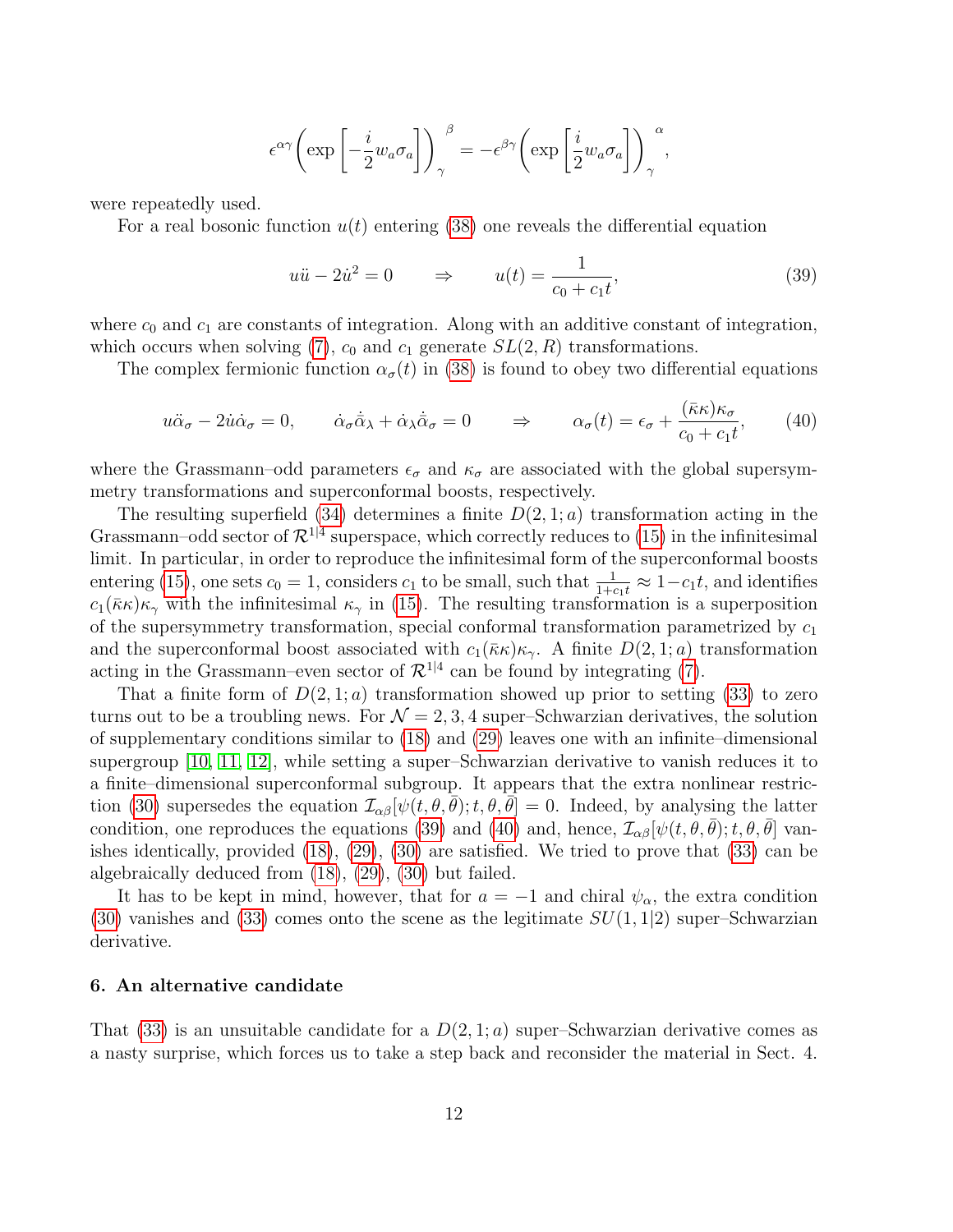Let  $\psi_{\alpha}$  be a complex fermionic superfield, which is subject to two quadratic constraints

<span id="page-13-0"></span>
$$
\left(\mathcal{D}^{\alpha}\psi_{\beta}\right)\mathcal{D}^{\mu}\bar{\psi}_{\nu}=\left(\mathcal{D}^{\mu}\psi_{\nu}\right)\mathcal{D}^{\alpha}\bar{\psi}_{\beta},\qquad\left(\mathcal{D}_{\alpha}\psi^{\beta}\right)\bar{\mathcal{D}}_{\mu}\bar{\psi}^{\nu}=\left(\mathcal{D}_{\mu}\psi^{\nu}\right)\bar{\mathcal{D}}_{\alpha}\bar{\psi}^{\beta}.
$$
\n(41)

As was mentioned above, the former is the analogue of the chirality condition, while the latter guarantees that the covariant derivatives algebra is preserved under the generalised superconformal diffeomorphism. Our analysis in the preceding section shows that, although Eqs. [\(41\)](#page-13-0) relate some of the components in [\(34\)](#page-10-2) to each other, they do not fix  $u(t)$  and  $\alpha_{\sigma}(t)$ and, hence, leaves one with an infinite–dimensional group of transformations.

Let us introduce the third–rank tensor

<span id="page-13-3"></span>
$$
S_{(\alpha\beta)\gamma}[\psi(t,\theta,\bar{\theta});t,\theta,\bar{\theta}] = \mathcal{D}_{\alpha}\bar{\mathcal{D}}_{\beta}\psi_{\gamma} + (1+a)\left[ (\mathcal{D}_{\alpha}\psi_{\gamma})\bar{\mathcal{D}}_{\beta}\ln(\mathcal{D}\psi\bar{\mathcal{D}}\bar{\psi} + \mathcal{D}\bar{\psi}\bar{\mathcal{D}}\psi) - (\bar{\mathcal{D}}_{\beta}\psi_{\gamma})\mathcal{D}_{\alpha}\ln(\mathcal{D}\psi\bar{\mathcal{D}}\bar{\psi} + \mathcal{D}\bar{\psi}\bar{\mathcal{D}}\psi)\right] + (\alpha \leftrightarrow \beta), \qquad (42)
$$

which is symmetric in the first pair of indices, and its complex conjugate partner

$$
\bar{S}_{(\alpha\beta)\gamma}[\psi(t,\theta,\bar{\theta});t,\theta,\bar{\theta}] = \mathcal{D}_{\alpha}\bar{\mathcal{D}}_{\beta}\bar{\psi}_{\gamma} + (1+a)\left[\left(\mathcal{D}_{\alpha}\bar{\psi}_{\gamma}\right)\bar{\mathcal{D}}_{\beta}\ln\left(\mathcal{D}\psi\bar{\mathcal{D}}\bar{\psi} + \mathcal{D}\bar{\psi}\bar{\mathcal{D}}\psi\right) - \left(\bar{\mathcal{D}}_{\beta}\bar{\psi}_{\gamma}\right)\mathcal{D}_{\alpha}\ln\left(\mathcal{D}\psi\bar{\mathcal{D}}\bar{\psi} + \mathcal{D}\bar{\psi}\bar{\mathcal{D}}\psi\right)\right] + (\alpha \leftrightarrow \beta). \tag{43}
$$

As follows from our analysis in the preceding section, setting  $S_{(\alpha\beta)\gamma}$  to vanish one reduces the infinite–dimensional group of superconformal isomorphisms to the finite–dimensional subgroup  $D(2, 1; a)$ .

Considering the superconformal diffeomorphism  $t' = \rho(t, \theta, \bar{\theta})$ ,  $\theta'_{\alpha} = \psi_{\alpha}(t, \theta, \bar{\theta})$ , where  $\rho$ and  $\psi_{\alpha}$  are assumed to obey [\(6\)](#page-4-4) and [\(41\)](#page-13-0), respectively, changing the argument  $\psi_{\alpha}(t, \theta, \bar{\theta}) \rightarrow$  $\Omega_{\alpha}(t',\theta',\bar{\theta}')$ , and taking into account the identity [\(28\)](#page-9-6), one obtains the generalised composition law

<span id="page-13-1"></span>
$$
S_{(\alpha\beta)\gamma}[\Omega(t',\theta',\bar{\theta}');t,\theta,\bar{\theta}] =
$$
  
\n
$$
= (\mathcal{D}^{\prime\nu}\Omega_{\gamma}) S_{(\alpha\beta)\nu}[\psi(t,\theta,\bar{\theta});t,\theta,\bar{\theta}] + (\bar{\mathcal{D}}_{\nu}'\Omega_{\gamma}) \bar{S}_{(\alpha\beta)}{}^{\nu}[\psi(t,\theta,\bar{\theta});t,\theta,\bar{\theta}]
$$
  
\n
$$
- \frac{1}{2} [(\mathcal{D}_{\alpha}\psi^{\mu}) \bar{\mathcal{D}}_{\beta}\bar{\psi}^{\nu} - (\bar{\mathcal{D}}_{\alpha}\psi^{\mu}) \mathcal{D}_{\beta}\bar{\psi}^{\nu} + (\alpha \leftrightarrow \beta)] S_{(\mu\nu)\gamma}[\Omega(t',\theta',\bar{\theta}');t',\theta',\bar{\theta}'].
$$
\n(44)

A similar expression holds for the complex conjugate partner

<span id="page-13-2"></span>
$$
\bar{S}_{(\alpha\beta)\gamma}[\Omega(t',\theta',\bar{\theta}');t,\theta,\bar{\theta}] =
$$
\n
$$
= (\mathcal{D}^{\prime\nu}\bar{\Omega}_{\gamma}) S_{(\alpha\beta)\nu}[\psi(t,\theta,\bar{\theta});t,\theta,\bar{\theta}] + (\bar{\mathcal{D}}_{\nu}'\bar{\Omega}_{\gamma}) \bar{S}_{(\alpha\beta)}{}^{\nu}[\psi(t,\theta,\bar{\theta});t,\theta,\bar{\theta}]
$$
\n
$$
- \frac{1}{2} [(\mathcal{D}_{\alpha}\psi^{\mu}) \bar{\mathcal{D}}_{\beta}\bar{\psi}^{\nu} - (\bar{\mathcal{D}}_{\alpha}\psi^{\mu}) \mathcal{D}_{\beta}\bar{\psi}^{\nu} + (\alpha \leftrightarrow \beta)] \bar{S}_{(\mu\nu)\gamma}[\Omega(t',\theta',\bar{\theta}');t',\theta',\bar{\theta}'].
$$
\n(45)

In comparison to the conventional composition law  $(27)$ , an unusual feature of  $(44)$ ,  $(45)$  is that both  $S_{(\alpha\beta)\gamma}$  and  $\bar{S}_{(\alpha\beta)\gamma}$  contribute to the right hand side.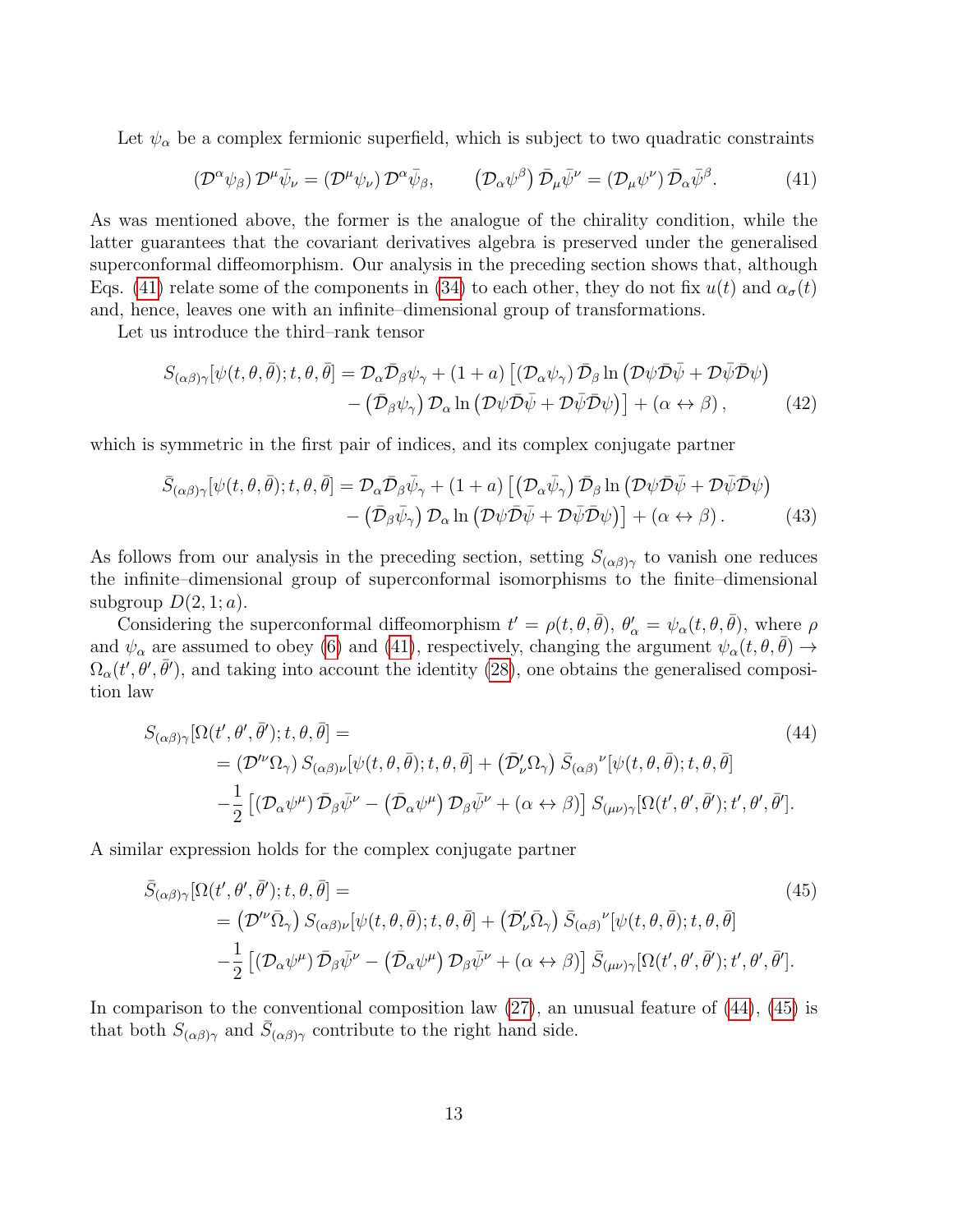Another unconventional feature of  $S_{(\alpha\beta)\gamma}$  is that it does not hold exactly invariant under a finite  $D(2, 1; a)$  transformation acting upon the argument  $\psi_{\alpha}(t, \theta, \bar{\theta}) \to \psi_{\alpha}^{'}(t', \theta', \bar{\theta}')$ . Rather, it transforms covariantly

<span id="page-14-0"></span>
$$
S_{(\alpha\beta)\gamma}[\psi'(t',\theta',\bar{\theta}');t,\theta,\bar{\theta}] =
$$
  
=  $(\mathcal{D}^{\prime\nu}\psi_{\gamma}')$   $S_{(\alpha\beta)\nu}[\psi(t,\theta,\bar{\theta});t,\theta,\bar{\theta}] + (\bar{\mathcal{D}}_{\nu}'\psi_{\gamma}')$   $\bar{S}_{(\alpha\beta)}{}^{\nu}[\psi(t,\theta,\bar{\theta});t,\theta,\bar{\theta}].$  (46)

This is an immediate consequence of [\(42\)](#page-13-3) and the fact that  $S_{(\alpha\beta)\gamma}$  vanishes when acting upon the fermionic superfield, which determines a  $D(2, 1; a)$  transformation in the Grassmann–odd sector of  $\mathcal{R}^{1|4}$ .

Note that [\(46\)](#page-14-0) resembles the transformation law of the covariant derivative under the generalised superconformal diffeomorphism [\(3\)](#page-3-1). It is rather likely that the difficulty in defining a  $D(2,1;a)$  super-Schwarzian derivative with conventional properties is related to the fact that the chirality condition on the fermionic superfield  $\psi_{\alpha}$  is incompatible with  $D(2, 1; a)$ symmetry. Above, it was this point which led us to admit the mixed transformation rule [\(3\)](#page-3-1).

# 7. A parallel with the  $\mathcal{N}=3$  case

In a recent work [\[12\]](#page-21-9), the  $\mathcal{N} = 3$  super–Schwarzian derivative [\[5\]](#page-21-2) was constructed by applying the method of nonlinear realisations to the finite–dimensional superconformal group  $OSp(3|2)$ . In this section, we discuss an  $\mathcal{N}=3$  analogue of the generalised super–Schwarzian derivative formulated in the preceding section.

Similarly to the material in Sect. 2, a superconformal diffeomorphism of  $\mathcal{R}^{1|3}$  is determined by a real bosonic superfield  $\rho$  and a triplet of real fermionic superfields  $\psi_i$ ,  $i = 1, 2, 3$ , which give rise to a coordinate transformation  $t' = \rho(t, \theta)$ ,  $\theta'_i = \psi_i(t, \theta)$ , under which the covariant derivative  $\mathcal{D}_i = \frac{\partial}{\partial \theta_i}$  $\frac{\partial}{\partial \theta_i} - i \theta_i \frac{\partial}{\partial t}$  transforms homogeneously  $\mathcal{D}_i = (\mathcal{D}_i \psi_j) \mathcal{D}'_j$ . The latter condition and the fact that the algebra of covariant derivatives  $\{\mathcal{D}_i, \mathcal{D}_j\} = -2i\delta_{ij}\frac{\partial}{\partial t}$  is preserved, yield constraints upon  $\rho$  and  $\psi_i$  (for more details see [\[12\]](#page-21-9))

$$
\mathcal{D}_{i}\rho + i\psi_{j}\mathcal{D}_{i}\psi_{j} = 0, \qquad (\mathcal{D}_{i}\psi_{k})(\mathcal{D}_{j}\psi_{k}) = \frac{1}{3}\delta_{ij}\mathcal{D}\psi\mathcal{D}\psi \Rightarrow \n\mathcal{D}_{i}(\mathcal{D}\psi\mathcal{D}\psi) = -6i\dot{\psi}_{j}\mathcal{D}_{i}\psi_{j}, \qquad \dot{\rho} = i\psi_{i}\dot{\psi}_{i} + \frac{1}{3}\mathcal{D}\psi\mathcal{D}\psi, \qquad (47)
$$

where the dot designates the derivative with respect to t and  $\mathcal{D}\psi\mathcal{D}\psi = (\mathcal{D}_i\psi_i)(\mathcal{D}_i\psi_i)$ .

An  $\mathcal{N} = 3$  analogue of [\(42\)](#page-13-3) reads

<span id="page-14-2"></span><span id="page-14-1"></span>
$$
S_{[ij]k}[\psi(t,\theta);t,\theta] = \mathcal{D}_i \mathcal{D}_j \psi_k + (\mathcal{D}_i \psi_k) \mathcal{D}_j \ln (\mathcal{D}\psi \mathcal{D}\psi) - (i \leftrightarrow j), \qquad (48)
$$

which is antisymmetric in the first pair of indices. Considering a superconformal diffeomorphism  $t' = \rho(t, \theta)$ ,  $\theta'_i = \psi_i(t, \theta)$  and changing the argument  $\psi_i(t, \theta) \to \Omega_i(t', \theta')$ , one finds the generalised composition law

<span id="page-14-3"></span>
$$
S_{[ij]k}[\Omega(t',\theta');t,\theta] = (\mathcal{D}'_p\Omega_k) S_{[ij]p}[\psi(t,\theta);t,\theta] + (\mathcal{D}_i\psi_l) (\mathcal{D}_j\psi_p) S_{[lp]k}[\Omega(t',\theta');t',\theta'], \quad (49)
$$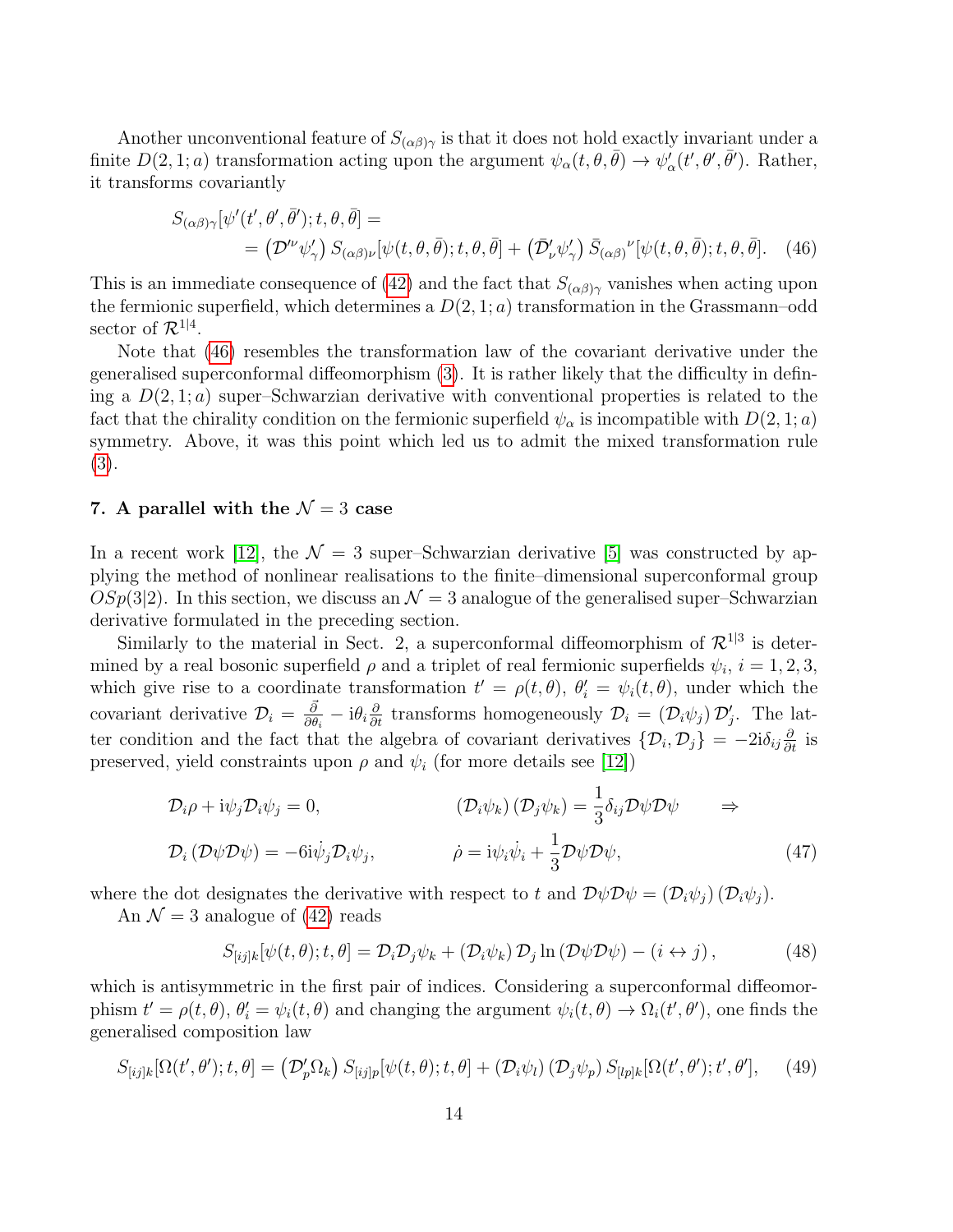where the identity  $(D\Omega \mathcal{D}\Omega) = \frac{1}{3} (D\psi \mathcal{D}\psi) (D'\Omega \mathcal{D}'\Omega)$  was used.

Note that Eq. [\(48\)](#page-14-1) can be obtained by analogy with the  $D(2, 1; a)$  case. Constructing the Maurer–Cartan invariants similar to those in Appendix C and specifying to  $(\omega_S)_{ik}(\omega_Q)_{jk}$  –  $(\omega_S)_{jk}(\omega_Q)_{ik}$  one obtains a candidate for an  $\mathcal{N}=3$  super–Schwarzian derivative (for more details see [\[12\]](#page-21-9))

$$
[\mathcal{D}_i, \mathcal{D}_j] \ln (\mathcal{D}\psi \mathcal{D}\psi) + (\mathcal{D}_i \ln (\mathcal{D}\psi \mathcal{D}\psi))(\mathcal{D}_j \ln (\mathcal{D}\psi \mathcal{D}\psi)) - \frac{6i\dot{\psi}_l[\mathcal{D}_i, \mathcal{D}_j]\psi_l}{\mathcal{D}\psi \mathcal{D}\psi}.
$$
 (50)

Then one reveals that the latter does not obey a composition law unless the constraint  $\mathcal{D}_i \mathcal{D}_j \psi_k + (\mathcal{D}_i \psi_k) \mathcal{D}_j \ln (\mathcal{D} \psi \mathcal{D} \psi) - (i \leftrightarrow j) = 0$  is imposed.

It remains to analyse the equation  $S_{[ij]k}[\psi(t,\theta);t,\theta]=0$  and verify that the resulting  $\psi_i$ does specify a finite  $OSp(3|2)$  transformation acting in the Grassmann-odd sector of  $\mathcal{R}^{1|3}$ . Considering a component decomposition

$$
\psi_i(t,\theta) = \alpha_i(t) + \theta_a b_{ai}(t) + \frac{1}{2} \theta_a \theta_b \beta_{abi}(t) + \frac{1}{3!} \epsilon_{abc} \theta_a \theta_b \theta_c g_i(t), \tag{51}
$$

where  $(b_{ai}, g_i)$  are Grassmann–even functions of t,  $(\alpha_i, \beta_{abi})$  are their Grassmann–odd partners, and  $\epsilon_{abc}$  is the Levi-Civita symbol, one first computes the covariant projections<sup>[7](#page-15-0)</sup>

$$
\psi_i| = \alpha_i, \qquad \mathcal{D}_i \psi_j| = b_{ij}, \qquad \mathcal{D}_i \mathcal{D}_j \psi_k| = -\beta_{ijk} - i\delta_{ij}\dot{\alpha}_k, \n\mathcal{D}_i \mathcal{D}_j \mathcal{D}_k \psi_p| = -i\delta_{ij}\dot{b}_{kp} - i\delta_{jk}\dot{b}_{ip} + i\delta_{ik}\dot{b}_{jp} - \epsilon_{ijk}g_p, \n\mathcal{D}_i \mathcal{D}_j \mathcal{D}_k \mathcal{D}_p \psi_l| = -\delta_{ij}\delta_{kp}\ddot{\alpha}_l - \delta_{jk}\delta_{ip}\ddot{\alpha}_l + \delta_{ik}\delta_{jp}\ddot{\alpha}_l - i\delta_{ij}\dot{\beta}_{pkl} - i\delta_{jk}\dot{\beta}_{pil} \n+ i\delta_{ik}\dot{\beta}_{pjl} - i\delta_{kp}\dot{\beta}_{jil} + i\delta_{jp}\dot{\beta}_{kil} - i\delta_{ip}\dot{\beta}_{kjl}.
$$
\n(52)

Then one solves the quadratic constraint  $(\mathcal{D}_j \psi_k) = \frac{1}{3} \delta_{ij} \mathcal{D} \psi \mathcal{D} \psi$  in [\(47\)](#page-14-2), which yields [\[12\]](#page-21-9)

$$
b_{ij} = u(t) \exp(\tilde{\xi})_{ij}, \qquad \beta_{ijk} = \frac{3i}{b^2} \left( (b_{is}\dot{\alpha}_s) b_{jk} - (b_{js}\dot{\alpha}_s) b_{ik} \right), \qquad g_i = \frac{1}{2u(t)} \epsilon_{ijk}\dot{\alpha}_j \dot{\alpha}_k, \tag{53}
$$

where  $u(t)$  is an arbitrary bosonic function of t, the matrix  $\tilde{\xi}_{ij} = \xi_k \epsilon_{kij}$  involves a real bosonic vector parameter  $\xi_k$  such that  $\exp(\tilde{\xi})_{ij} = \exp(-\tilde{\xi})_{ji}$ , and  $b^2 = b_{ij}b_{ij}$ . Note that, similarly to  $\mathcal{D}_i \psi_j$ , the bosonic component  $b_{ij}$  obeys the equation  $b_{ik} b_{jk} = \frac{1}{3}$  $\frac{1}{3}\delta_{ij}b^2$ , which means that the parameter  $\xi_k$  represents a finite  $SO(3)$ –transformation.

Finally, one sets  $S_{[ij]k}[\psi(t,\theta);t,\theta]$  to vanish, which results in the differential equations

$$
\dot{\alpha}_i \dot{\alpha}_j = 0, \qquad u\ddot{\alpha}_i - 2\dot{u}\dot{\alpha}_i = 0, \qquad u\ddot{u} - 2\dot{u}^2 = 0 \qquad \Rightarrow
$$

$$
u(t) = \frac{1}{c_0 + c_1 t}, \qquad \alpha_i(t) = \epsilon_i + \frac{i(\epsilon_l \kappa_l)\kappa_i}{c_0 + c_1 t}, \tag{54}
$$

where  $(c_0, c_1)$  and  $(\epsilon_i, \kappa_i)$  are bosonic and fermionic constants of integration, respectively. The resulting  $\psi_i$  precisely coincides with a finite  $OSp(3|2)$  transformation acting in the

<span id="page-15-0"></span><sup>&</sup>lt;sup>7</sup>A relation  $\epsilon_{qsp}\mathcal{D}_q\mathcal{D}_s\mathcal{D}_p\mathcal{D}_j\mathcal{D}_k\psi_a = 6\epsilon_{jkl}\ddot{b}_{la}$ , which holds provided  $g_i = 0$ , proves helpful as well.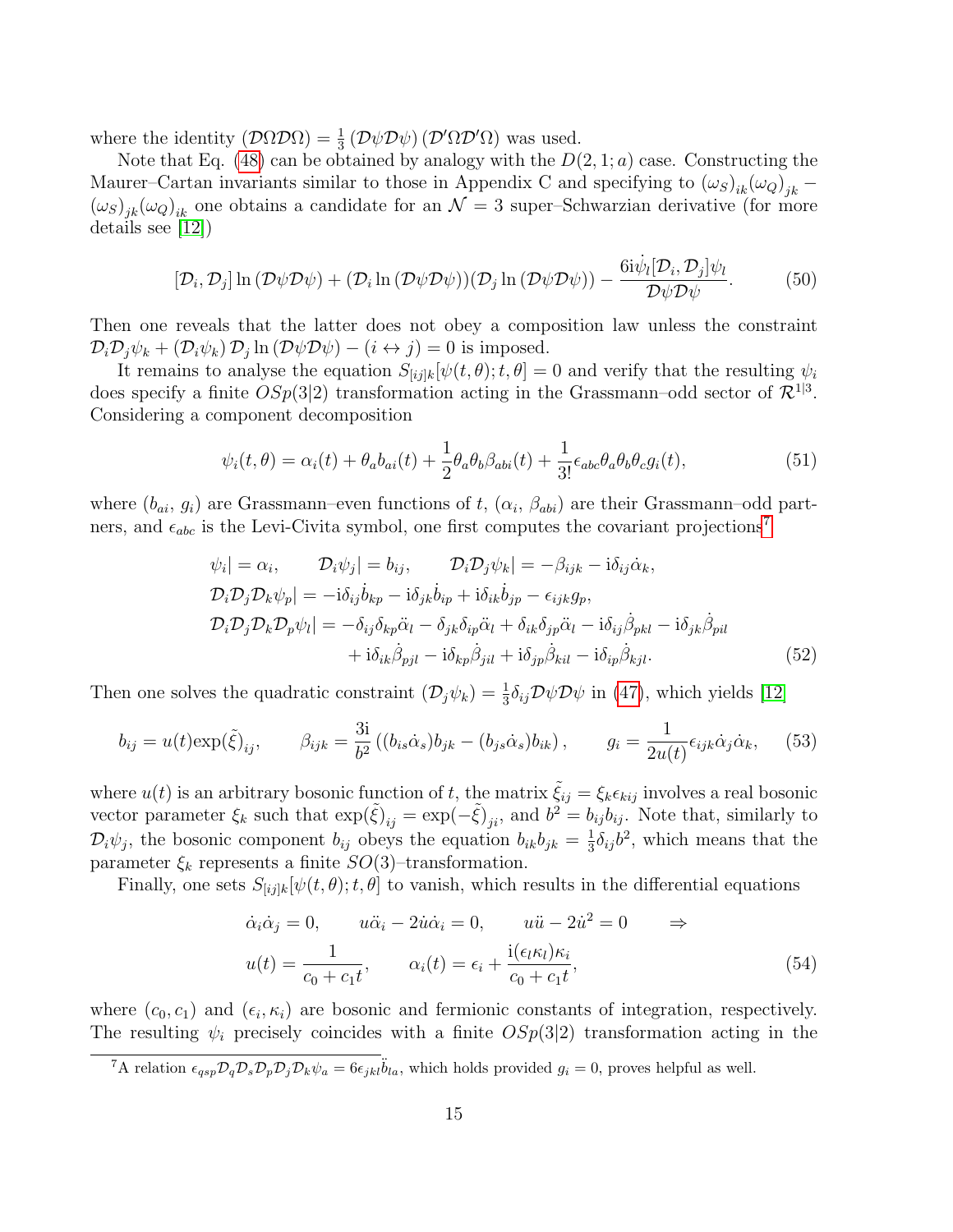Grassmann–odd sector of  $\mathcal{R}^{1|3}$  [\[12\]](#page-21-9). Thus, Eq. [\(48\)](#page-14-1) possesses all the properties of the generalised super–Schwarzian derivative introduced in the preceding section.

Interestingly enough,  $S_{[ijk]}[\psi(t, \theta); t, \theta]$  can be regarded as a pre–super–Schwarzian derivative because the conventional  $\mathcal{N} = 3$  derivative [\[5\]](#page-21-2) can be constructed from it. Indeed, contracting  $S_{[ij]k}[\psi(t,\theta);t,\theta]$  with  $\frac{\mathcal{D}_p\psi_k}{\mathcal{D}\psi\mathcal{D}\psi}$  and performing a cyclic permutation of indices  $(p,i,j)$ , one gets a totally antisymmetric expression, the only nontrivial component of which reads

<span id="page-16-0"></span>
$$
S[\psi(t,\theta);t,\theta] = \frac{\epsilon_{ijk}(\mathcal{D}_i\psi_l)(\mathcal{D}_j\mathcal{D}_k\psi_l)}{\mathcal{D}\psi\mathcal{D}\psi}.
$$
\n(55)

Eq. [\(55\)](#page-16-0) is the  $\mathcal{N} = 3$  super–Schwarzian derivative introduced in [\[5\]](#page-21-2).

Note that, while [\(55\)](#page-16-0) gives a natural Grasmann–odd  $OSp(3|2)$  invariant, the generalised object [\(48\)](#page-14-1) allows one to construct its Grassmann–even counterpart

<span id="page-16-1"></span>
$$
\frac{S_{[ij]k}[\psi(t,\theta);t,\theta]S_{[ij]k}[\psi(t,\theta);t,\theta]}{\mathcal{D}\psi\mathcal{D}\psi}.
$$
\n(56)

Indeed, for an  $OSp(3|2)$  transformation  $\psi_i(t, \theta) \to \psi'_i(t', \theta')$ , which acts in the Grassmannodd sector of  $\mathcal{R}^{1|3}$ , the last term in [\(49\)](#page-14-3) vanishes and [\(56\)](#page-16-1) holds invariant as a consequence of [\(49\)](#page-14-3) and the equalities  $(\mathcal{D}'_i\psi'_k)(\mathcal{D}'_j\psi'_k) = \frac{1}{3}$  $\frac{1}{3}\delta_{ij}\mathcal{D}'\psi'\mathcal{D}'\psi',\ (\mathcal{D}\psi'\mathcal{D}\psi')=\frac{1}{3}\left(\mathcal{D}\psi\mathcal{D}\psi\right)(\mathcal{D}'\psi'\mathcal{D}'\psi').$ Because the integration measure in  $\mathcal{R}^{1|3}$  is Grassmann-odd, it seems problematic to use [\(56\)](#page-16-1) within the context of an  $\mathcal{N}=3$  Sachdev–Ye–Kitaev theory. Yet, setting (56) to take a (coupling) constant value, one gets a reasonable example of an  $\mathcal{N}=3$  super–Schwarzian mechanics, which can be studied along the lines in [\[16\]](#page-22-1).

Note that, guided by the  $\mathcal{N}=3$  analogy, one could try to contract  $S_{(\alpha\beta)\gamma}$  and  $\bar{S}_{(\alpha\beta)\gamma}$  in the preceding section with the covariant derivatives of  $\psi_{\gamma}$  and  $\bar{\psi}^{\gamma}$  in an attempt to form a  $D(2, 1; a)$  super–Schwarzian derivative, obeying the conventional composition law [\(27\)](#page-9-1). A close inspection shows that, while the expression

$$
\frac{\left(a\bar{\mathcal{D}}_{\lambda}\bar{\psi}^{\gamma}+b\mathcal{D}_{\lambda}\bar{\psi}^{\gamma}\right)S_{(\alpha\beta)\gamma}+\left(a\bar{\mathcal{D}}_{\lambda}\psi_{\gamma}+b\mathcal{D}_{\lambda}\psi_{\gamma}\right)\bar{S}_{(\alpha\beta)}^{\gamma}}{\mathcal{D}\psi\bar{\mathcal{D}}\bar{\psi}+\mathcal{D}\bar{\psi}\bar{\mathcal{D}}\psi},\tag{57}
$$

where a, b are constants, does hold invariant under finite  $D(2, 1; a)$  transformations, its fails to produce a reasonable transition matrix  $\mathcal{M}$  (see [\(27\)](#page-9-1)).

# 8. Conclusion

To summarise, in this work we extended a recent group–theoretic analysis of the  $\mathcal{N} = 4$ super–Schwarzian derivative [\[11\]](#page-21-8) to the case of the exceptional supergroup  $D(2, 1; a)$ . The latter describes the most general  $\mathcal{N} = 4$  supersymmetric extension of the conformal group in one dimension  $SL(2, R)$ . An analogue of the  $\mathcal{N} = 4$  super–Schwarzian derivative was built in terms of the Maurer–Cartan invariants. It was demonstrated that it lacked the conventional composition law unless extra nonlinear constraints were imposed upon the argument. The explicit solution of the constrains then showed that the natural candidate proved trivial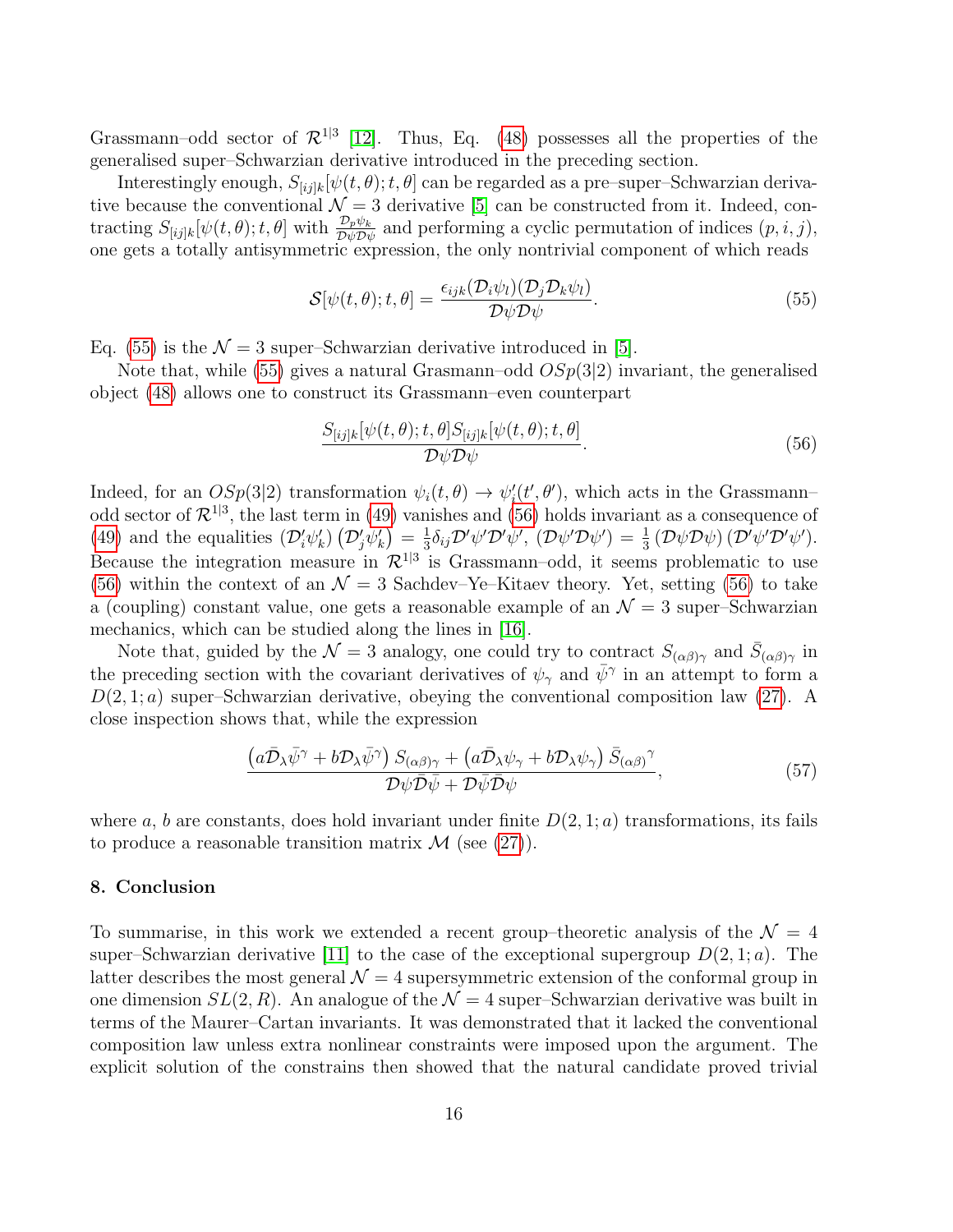and had to be superseded by one of the nonlinear constraints. An alternative candidate for a  $D(2, 1; a)$  super–Schwarzian derivative was proposed and its properties were established. A parallel with the  $\mathcal{N} = 3$  case was drawn and a generalised  $\mathcal{N} = 3$  super–Schwarzian derivative was proposed. A new  $OSp(3|2)$  invariant was constructed.

Turning to possible further developments, it would be interesting to explore whether the alternative candidate for a  $D(2, 1; a)$  super-Schwarzian derivative proposed in Sect. 6 can be supported by superconformal field theory computations based upon an infinite–dimensional extension of  $D(2,1;a)$  [\[15\]](#page-22-0). A possibility to use it for constructing a  $D(2,1;a)$  supersymmetric extension of the Sachdev–Ye–Kitaev model is worth studying as well.

As is known, the supergroups  $SU(1,1|n)$ ,  $Osp(n|2)$ , and  $Osp(4^*|2n)$  involve  $SL(2,R)$  subgroup. It would be interesting to investigate whether consistent super–Schwarzian derivatives can be associated to them. Note that a direct solution of superfield constraints may turn out to be problematic in that context, as the component decomposition becomes more involved with  $n$  growing.

Another interesting open problem is a formulation of super–Schwarzian derivatives in superspace with universal cosmological attraction or repulsion [\[17\]](#page-22-2).

# Acknowledgements

We thank S. Krivonos for reading an earlier version of the manuscript and useful comments. This work is supported by the Russian Science Foundation, grant No 19-11-00005.

# Appendix A: Spinor conventions

Throughout the text we use a lower Greek index to designate an  $SU(2)$ –doublet representation. Hermitian conjugation yields an equivalent representation to which one assigns an upper index

$$
(\psi_\alpha)^* = \bar{\psi}^\alpha \ , \qquad \alpha = 1, 2 \ .
$$

As usual, spinor indices (including those on the covariant derivatives) are raised and lowered with the use of the  $SU(2)$ –invariant Levi–Civita symbols

$$
\psi^{\alpha} = \epsilon^{\alpha \beta} \psi_{\beta} \ , \quad \bar{\psi}_{\alpha} = \epsilon_{\alpha \beta} \bar{\psi}^{\beta} \ ,
$$

where  $\epsilon_{12} = 1, \, \epsilon^{12} = -1.$  For spinor bilinears we stick to the notation

$$
\psi^2 = (\psi^\alpha \psi_\alpha), \quad \bar{\psi}^2 = (\bar{\psi}_\alpha \bar{\psi}^\alpha), \quad \bar{\psi}\psi = (\bar{\psi}^\alpha \psi_\alpha) ,
$$

such that

$$
\psi_{\alpha}\psi_{\beta} = \frac{1}{2}\epsilon_{\alpha\beta}\psi^2 , \qquad \bar{\psi}^{\alpha}\bar{\psi}^{\beta} = \frac{1}{2}\epsilon^{\alpha\beta}\bar{\psi}^2 , \qquad \psi_{\alpha}\bar{\psi}_{\beta} - \psi_{\beta}\bar{\psi}_{\alpha} = \epsilon_{\alpha\beta}(\bar{\psi}\psi) ,
$$
  

$$
\psi^{\alpha}\psi^{\beta} = -\frac{1}{2}\epsilon^{\alpha\beta}\psi^2 , \qquad \bar{\psi}_{\alpha}\bar{\psi}_{\beta} = -\frac{1}{2}\epsilon_{\alpha\beta}\bar{\psi}^2 , \qquad (\bar{\psi}\psi)^2 = \frac{1}{2}\psi^2\bar{\psi}^2 .
$$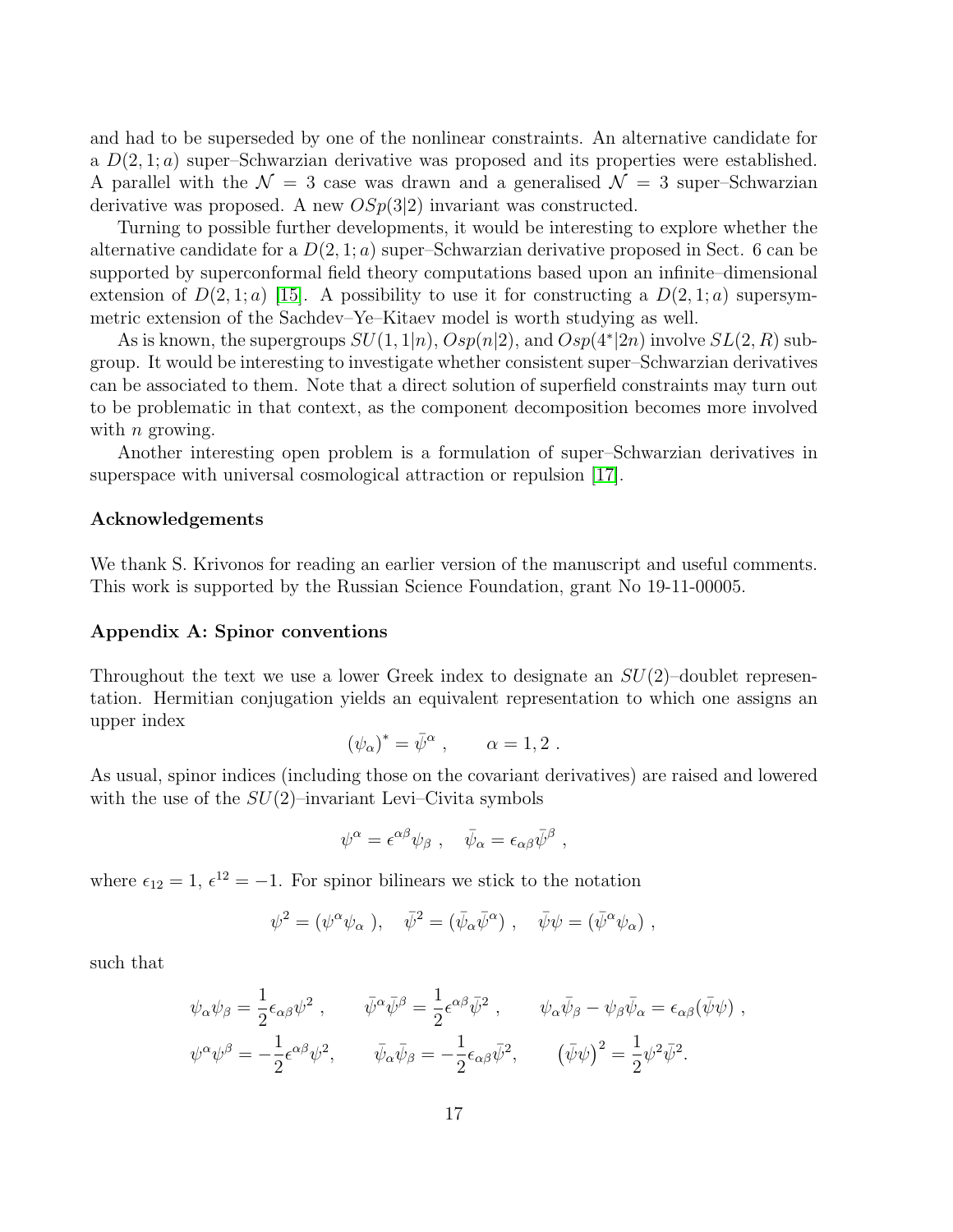The Pauli matrices  $(\sigma_a)_{\alpha}^{\beta}$  are taken in the standard form

$$
\sigma_1 = \begin{pmatrix} 0 & 1 \\ 1 & 0 \end{pmatrix} , \qquad \sigma_2 = \begin{pmatrix} 0 & -i \\ i & 0 \end{pmatrix} , \qquad \sigma_3 = \begin{pmatrix} 1 & 0 \\ 0 & -1 \end{pmatrix} ,
$$

which obey

$$
(\sigma_a \sigma_b)_{\alpha}^{\ \beta} + (\sigma_b \sigma_a)_{\alpha}^{\ \beta} = 2\delta_{ab}\delta_{\alpha}^{\ \beta} , \qquad (\sigma_a \sigma_b)_{\alpha}^{\ \beta} - (\sigma_b \sigma_a)_{\alpha}^{\ \beta} = 2i\epsilon_{abc}(\sigma_c)_{\alpha}^{\ \beta} ,
$$
  
\n
$$
(\sigma_a \sigma_b)_{\alpha}^{\ \beta} = \delta_{ab}\delta_{\alpha}^{\ \beta} + i\epsilon_{abc}(\sigma_c)_{\alpha}^{\ \beta} , \qquad (\sigma_a)_{\alpha}^{\ \beta}(\sigma_a)_{\gamma}^{\ \rho} = 2\delta_{\alpha}^{\ \rho}\delta_{\gamma}^{\ \beta} - \delta_{\alpha}^{\ \beta}\delta_{\gamma}^{\ \rho} ,
$$
  
\n
$$
(\sigma_a)_{\alpha}^{\ \beta} \epsilon_{\beta\gamma} = (\sigma_a)_{\gamma}^{\ \beta} \epsilon_{\beta\alpha} , \qquad \epsilon^{\alpha\beta}(\sigma_a)_{\beta}^{\ \gamma} = \epsilon^{\gamma\beta}(\sigma_a)_{\beta}^{\ \alpha} ,
$$

where  $\epsilon_{abc}$  is the totally antisymmetric Levi-Civita symbol,  $\epsilon_{123} = 1$ . Throughout the text we use the abbriviation  $\bar{\psi}\sigma_a\psi = \bar{\psi}^{\alpha}(\sigma_a)_{\alpha}^{\ \beta}\psi_{\beta}$ .

Our convention for the complex conjugation adopted above imply

$$
(\bar{\psi}_{\alpha})^* = -\psi^{\alpha} , \qquad (\psi^2)^* = \bar{\psi}^2 , \qquad (\bar{\psi} \sigma_{\alpha} \chi)^* = \bar{\chi} \sigma_{\alpha} \psi , \qquad (\epsilon_{\alpha \beta})^* = \epsilon^{\beta \alpha} .
$$

# Appendix B: Lie superalgebra associated with  $D(2,1;a)$

The structure relations of Lie superalgebra associated with the exceptional superconformal group  $D(2, 1; a)$  read

$$
[P, D] = iP,
$$
\n
$$
[D, K] = iK,
$$
\n
$$
[J_b, J_c] = i\epsilon_{bcd}J_d,
$$
\n
$$
\{Q_{\alpha}, \bar{Q}^{\beta}\} = 2P\delta_{\alpha}{}^{\beta},
$$
\n
$$
\{Q_{\alpha}, \bar{S}^{\beta}\} = -2ia(\sigma_c)_{\alpha}{}^{\beta}J_c - 2D\delta_{\alpha}{}^{\beta} + 2i(1+a)I_3\delta_{\alpha}{}^{\beta},
$$
\n
$$
\{S_{\alpha}, \bar{S}^{\beta}\} = 2K\delta_{\alpha}{}^{\beta},
$$
\n
$$
\{Q^{\alpha}, S_{\beta}\} = 2ia(\sigma_c)_{\beta}{}^{\alpha}J_c - 2D\delta_{\beta}{}^{\alpha} - 2i(1+a)I_3\delta_{\beta}{}^{\alpha},
$$
\n
$$
\{Q_{\alpha}, S_{\beta}\} = -2(1+a)\epsilon_{\alpha\beta}I_{-},
$$
\n
$$
\{Q^{\alpha}, \bar{S}^{\beta}\} = 2(1+a)\epsilon^{\alpha\beta}I_{+},
$$
\n
$$
[D, Q_{\alpha}] = -\frac{i}{2}Q_{\alpha},
$$
\n
$$
[D, S_{\alpha}] = \frac{i}{2}S_{\alpha},
$$
\n
$$
[K, Q_{\alpha}] = iS_{\alpha},
$$
\n
$$
[P, S_{\alpha}] = -iQ_{\alpha},
$$
\n
$$
[J_c, S_{\alpha}] = -\frac{1}{2}(\sigma_c)_{\alpha}{}^{\beta}S_{\beta},
$$
\n
$$
[D, \bar{Q}^{\alpha}] = -\frac{i}{2}\bar{Q}^{\alpha},
$$
\n
$$
[D, \bar{S}^{\alpha}] = \frac{i}{2}\bar{S}^{\alpha},
$$
\n
$$
[K, \bar{Q}^{\alpha}] = i\bar{S}^{\alpha},
$$
\n
$$
[K, \bar{Q}^{\alpha}] = \frac{1}{2}\bar{Q}^{\beta}(\sigma_c)_{\beta}{}^{\alpha},
$$
\n
$$
[J_c, \bar{S}^{\alpha}] = \frac{1}{2}\bar{S}^{\beta}(\sigma_c)_{\beta}{}^{\alpha},
$$
\n
$$
[L
$$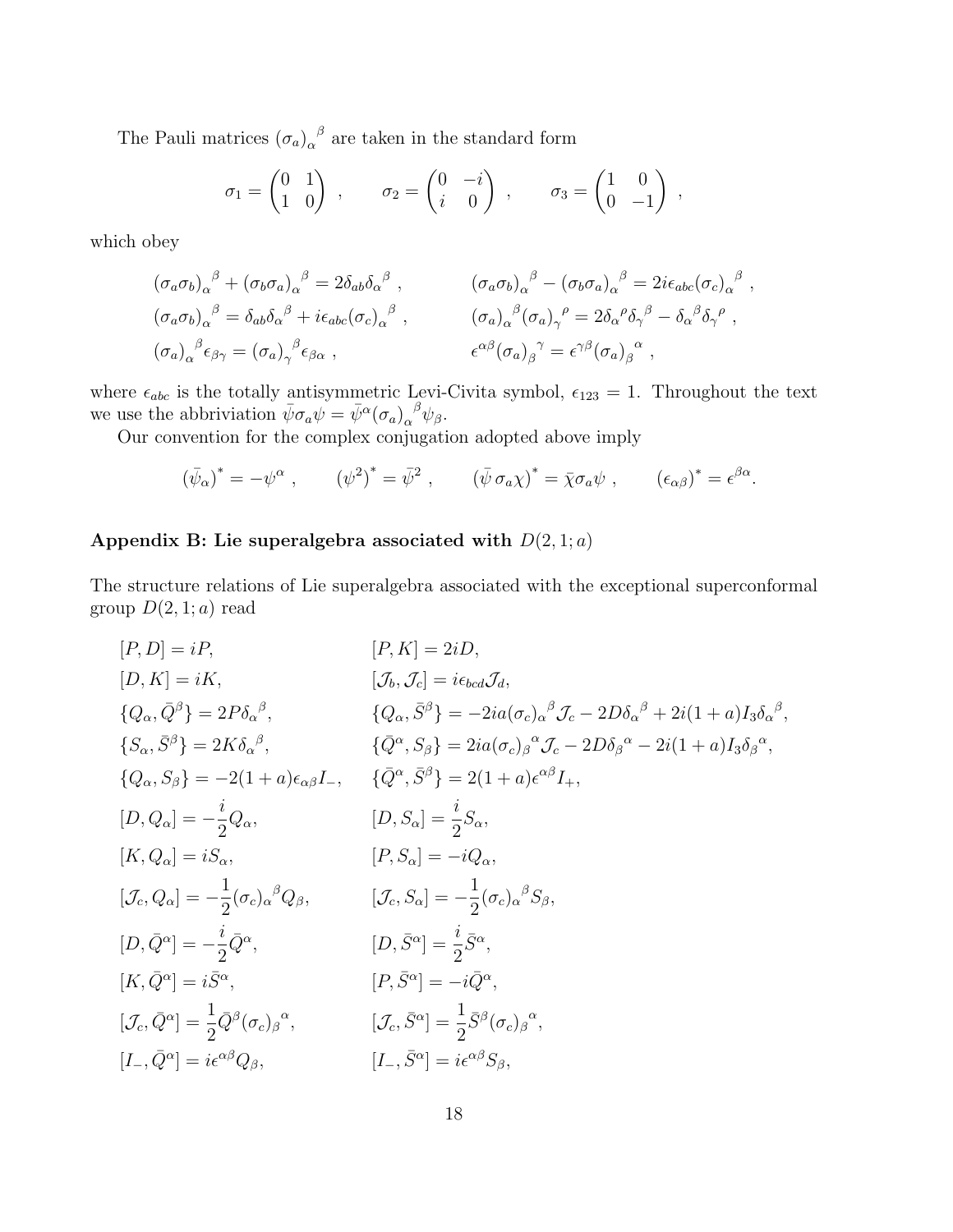$$
[I_{+}, Q_{\alpha}] = -i\epsilon_{\alpha\beta}\bar{Q}^{\beta}, \qquad [I_{+}, S_{\alpha}] = -i\epsilon_{\alpha\beta}\bar{S}^{\beta},
$$
  
\n
$$
[I_{3}, Q_{\alpha}] = -\frac{1}{2}Q_{\alpha}, \qquad [I_{3}, S_{\alpha}] = -\frac{1}{2}S_{\alpha},
$$
  
\n
$$
[I_{3}, \bar{Q}^{\alpha}] = \frac{1}{2}\bar{Q}^{\alpha}, \qquad [I_{3}, \bar{S}^{\alpha}] = \frac{1}{2}\bar{S}^{\alpha},
$$
  
\n
$$
[I_{-}, I_{3}] = I_{-}, \qquad [I_{+}, I_{3}] = -I_{+},
$$
  
\n
$$
[I_{-}, I_{+}] = -2I_{3}.
$$

Here a is a real parameter and  $(\sigma_c)_\beta^{\alpha}$  are the Pauli matrices. Note that for  $a = -1$  the superalgebra reduces to  $su(1,1|2) \oplus su(2)$ .

# Appendix C: Maurer–Cartan invariants

In this Appendix, we display the Maurer–Cartan invariants which result from the group– theoretic element [\(12\)](#page-5-0) and the prescription [\(16\)](#page-7-4)

$$
(\omega_{P})^{\alpha} = e^{-\nu} (D^{\alpha} \rho - i \psi_{\beta} D^{\alpha} \bar{\psi}^{\beta} - i \bar{\psi}^{\beta} D^{\alpha} \psi_{\beta}),
$$
  
\n
$$
(\omega_{D})^{\alpha} = D^{\alpha} \nu + 2i (\phi_{\beta} D^{\alpha} \bar{\psi}^{\beta} + \bar{\phi}^{\beta} D^{\alpha} \psi_{\beta}) - 2\mu e^{\nu} (\omega_{P})^{\alpha},
$$
  
\n
$$
(\omega_{K})^{\alpha} = e^{\nu} [D^{\alpha} \mu - i (\phi_{\beta} D^{\alpha} \bar{\phi}^{\beta} + \bar{\phi}^{\beta} D^{\alpha} \phi_{\beta}) - 2i\mu (\phi_{\beta} D^{\alpha} \bar{\psi}^{\beta} + \bar{\phi}^{\beta} D^{\alpha} \psi_{\beta})
$$
  
\n
$$
+2(1 + 2a) \bar{\phi} \phi (\bar{\phi}^{\beta} D^{\alpha} \psi_{\beta} - \phi_{\beta} D^{\alpha} \bar{\psi}^{\beta})] + e^{2\nu} (\mu^{2} - \frac{(1 + 2a)}{2} \phi^{2} \bar{\phi}^{2}) (\omega_{P})^{\alpha},
$$
  
\n
$$
(\omega_{Q})^{\alpha\beta} = e^{\frac{ik_{3} - \nu}{2}} [ (D^{\alpha} \psi^{\gamma}) \cos k - (D^{\alpha} \bar{\psi}^{\gamma}) \frac{k \sin k}{k_{+}} + e^{\nu} (\bar{\phi}^{\gamma} \cos k - \bar{\phi}^{\gamma} \frac{k \sin k}{k_{+}}) (\omega_{P})^{\alpha} ] R_{\gamma}^{\beta},
$$
  
\n
$$
(\omega_{Q})_{\beta}^{\alpha} = e^{-\frac{ik_{3} + \nu}{2}} [ (D^{\alpha} \bar{\psi}_{\gamma}) \cos k + (D^{\alpha} \psi_{\gamma}) \frac{k \sin k}{k_{-}} + e^{\nu} (\bar{\phi}_{\gamma} \cos k + \phi_{\gamma} \frac{k \sin k}{k_{+}}) (\omega_{P})^{\alpha} ] R_{\beta}^{\beta},
$$
  
\n
$$
+2i(1 + a) (\phi_{\xi} (D^{\alpha} \psi^{\xi}) \bar{\phi}^{\gamma} \cos k + \bar{\phi}_{\xi} (D^{\alpha} \bar{\psi}^{\xi}) \phi^{\
$$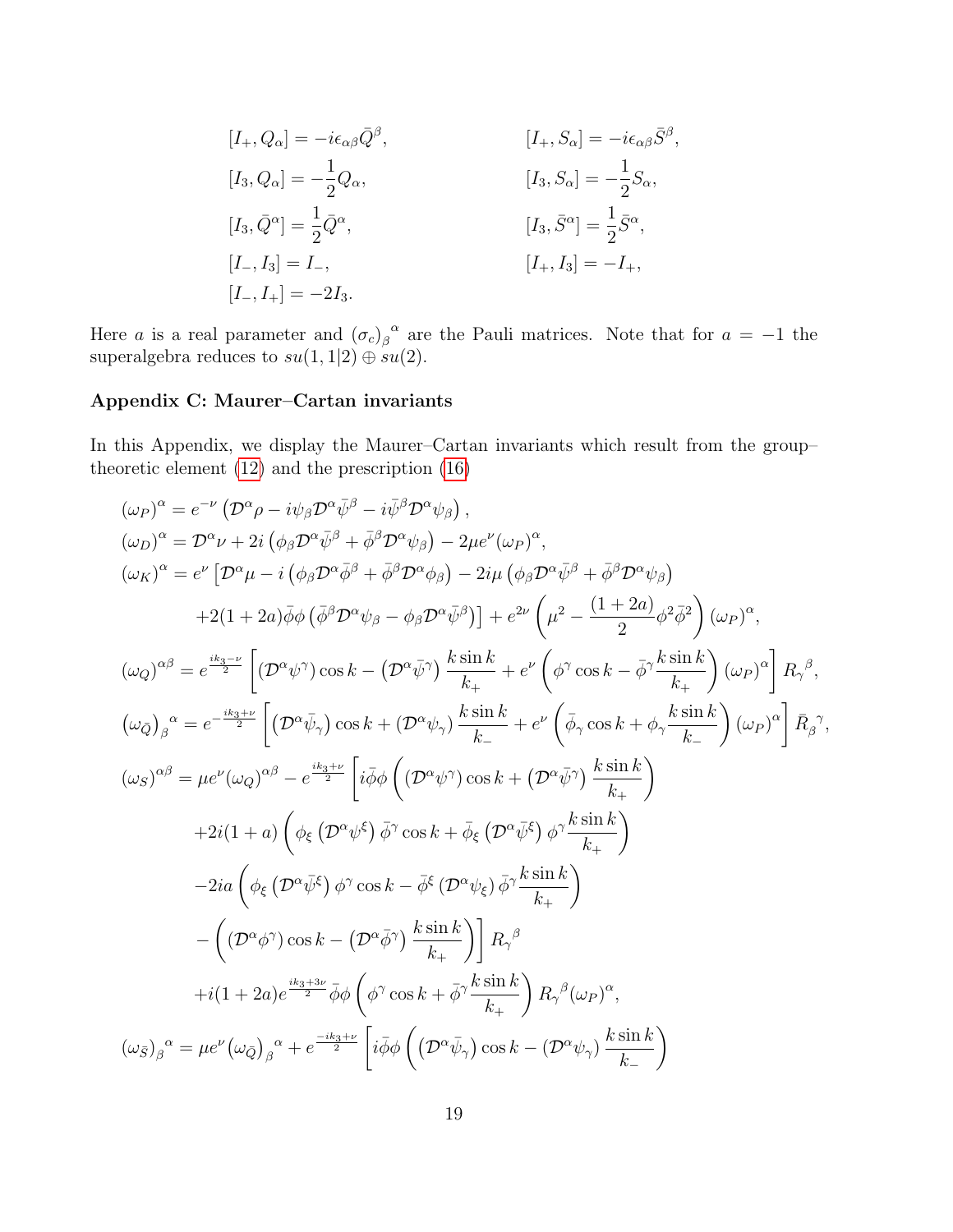$$
-2i(1+a)\left(\bar{\phi}^{\xi}\left(\mathcal{D}^{\alpha}\bar{\psi}_{\xi}\right)\phi_{\gamma}\cos k-\phi^{\xi}\left(\mathcal{D}^{\alpha}\psi_{\xi}\right)\bar{\phi}_{\gamma}\frac{k\sin k}{k}\right) +2i a\left(\bar{\phi}^{\xi}\left(\mathcal{D}^{\alpha}\psi_{\xi}\right)\bar{\phi}_{\gamma}\cos k+\phi_{\xi}\left(\mathcal{D}^{\alpha}\bar{\psi}^{\xi}\right)\phi_{\gamma}\frac{k\sin k}{k}\right) + \left(\left(\mathcal{D}^{\alpha}\bar{\phi}_{\gamma}\right)\cos k+\left(\mathcal{D}^{\alpha}\phi_{\gamma}\right)\frac{k\sin k}{k}\right)\bar{R}_{\beta}^{\gamma} -i(1+2a)e^{\frac{-ik_{1}+3c}{2}}\bar{\phi}\phi\left(\bar{\phi}_{\gamma}\cos k-\phi_{\gamma}\frac{k\sin k}{k}\right)\bar{R}_{\beta}^{\gamma}(\omega_{P})^{\alpha}, (\omega_{\mathcal{J}})_{\alpha}^{\alpha} = (\mathcal{D}^{\alpha}\lambda_{\alpha})\frac{\sin \lambda}{\lambda} - \lambda_{\alpha} \lambda_{b}(\mathcal{D}^{\alpha}\lambda_{b})\frac{\sin \lambda - \lambda}{\lambda} + \epsilon_{\alpha b} \lambda_{b}(\mathcal{D}^{\alpha}\lambda_{d})\frac{1-\cos \lambda}{\lambda^{2}} +2a(\sigma_{b})_{\gamma}^{\xi}\left(e^{\omega}\phi_{\gamma}\bar{\phi}_{\xi}(\omega_{P})^{\alpha} + (\mathcal{D}^{\alpha}\psi^{\gamma})\bar{\phi}_{\xi} - (\mathcal{D}^{\alpha}\bar{\psi}_{\xi})\phi^{\gamma}\right) \times \times \left(\delta_{cb}\cos \lambda - \epsilon_{cd}\lambda_{d}\frac{\sin \lambda}{\lambda} + \lambda_{c}\lambda_{b}\frac{1-\cos \lambda}{\lambda^{2}}\right), (\omega_{-})^{\alpha} = e^{ik_{\alpha}}\left[\mathcal{D}^{\alpha}k_{-} - \frac{2k^{2}-k\sin 2k}{4k_{+}}\left(\frac{\mathcal{D}^{\alpha}k_{-}}{k_{-}} - \frac{\mathcal{D}^{\alpha}k_{+}}{k_{+}}\right) +i(1+a)\left(\frac{(\mathcal{D}^{\alpha}\bar{\psi}_{\beta})}{k_{+}}\left(2\bar{\phi}^{\beta}k_{-}\sin^{2
$$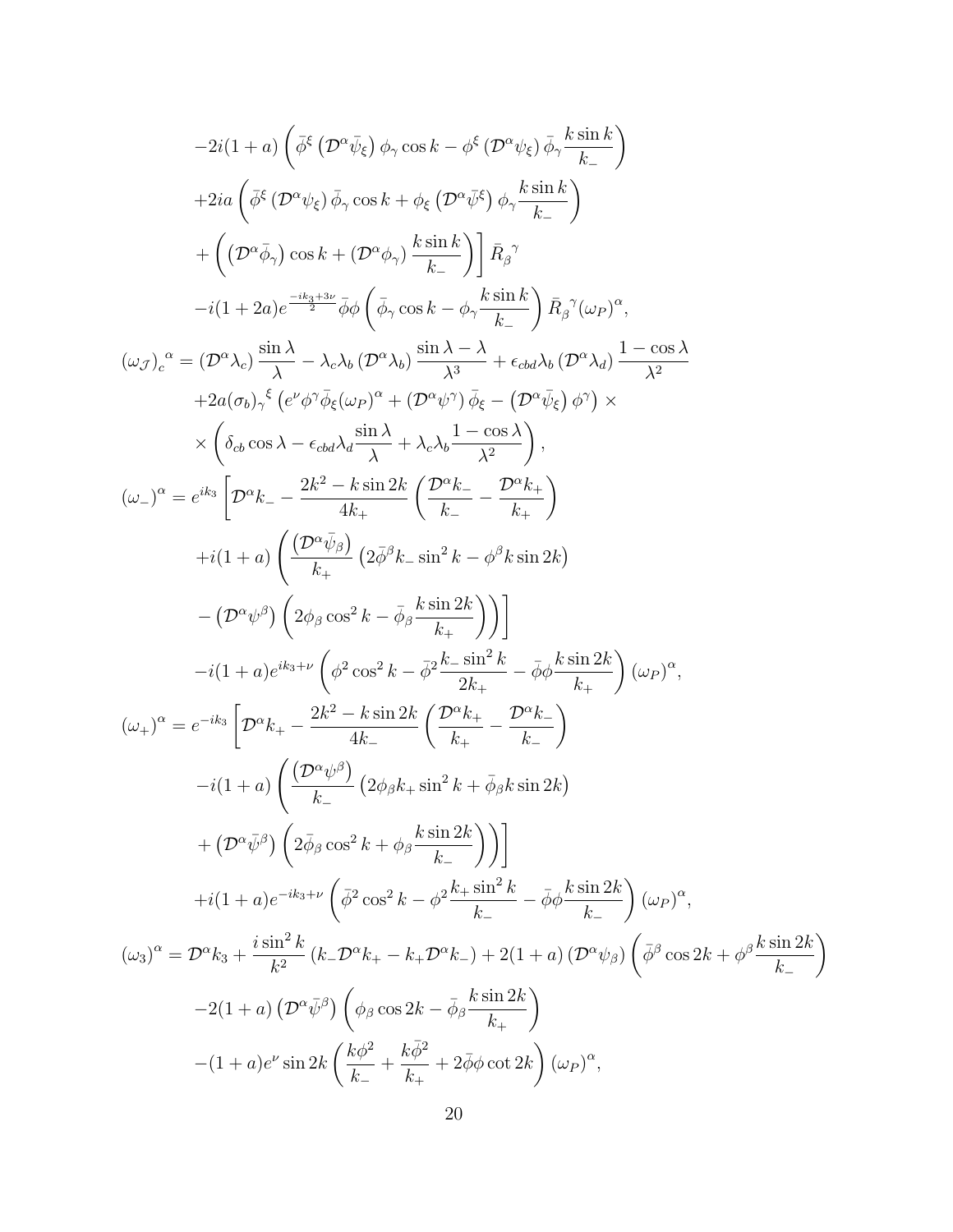where  $\lambda =$ √  $\overline{\lambda_a \lambda_a}$ ,  $k = \sqrt{k_- k_+}$ , and  $R_{\alpha}{}^{\beta} = (\exp \left[ \frac{i}{2} \right]$  $\left. \frac{i}{2} \lambda_a \sigma_a \right] \Big)_\alpha$ <sup>β</sup>,  $\bar{R}_{\alpha}{}^{\beta} = (\exp[-\frac{i}{2})$  $\left. \frac{i}{2} \lambda_c \sigma_c \right] \big)_\alpha$  $\frac{\beta}{\cdot}$ 

# References

- <span id="page-21-12"></span>[1] M. Berkooz, N. Brukner, V. Narovlansky, A. Raz, The double scaled limit of super– symmetric SYK models, JHEP 2012 (2020) 110, [arXiv:2003.04405.](http://arxiv.org/abs/2003.04405)
- <span id="page-21-13"></span>[2] M. Heydeman, L.V. Iliesiu, G.J. Turiaci, W. Zhao, The statistical mechanics of near-BPS black holes, [arXiv:2011.01953.](http://arxiv.org/abs/2011.01953)
- <span id="page-21-0"></span>[3] D. Friedan, Notes on string theory and two–dimensional conformal field theory, Unified String Theories: proceedings (ed. by M.B. Green and D.J. Gross). Singapore, World Scientific, 1985.
- <span id="page-21-1"></span>[4] J.D. Cohn,  $\mathcal{N} = 2$  super–Riemann surfaces, Nucl. Phys. B 284 (1987) 349.
- <span id="page-21-2"></span>[5] K. Schoutens,  $O(n)$  extended superconformal field theory in superspace, Nucl. Phys. B 295 (1988) 634.
- <span id="page-21-3"></span>[6] S. Matsuda, T. Uematsu, Super Schwarzian derivatives in  $\mathcal{N} = 4$  su(2)-extended superconformal algebras, Mod. Phys. Lett. A 05 (1990) 841.
- <span id="page-21-4"></span>[7] J.P. Michel, C. Duval, On the projective geometry of the supercircle: a unified construction of the super cross–ratio and Schwarzian derivative, Int. Math. Res. Not. 2008 (2008) 054, [arXiv:0710.1544.](http://arxiv.org/abs/0710.1544)
- <span id="page-21-5"></span>[8] D. Chang, A. Kumar, Representations of  $\mathcal{N}=3$  superconformal algebra, Phys. Lett. B 193 (1987) 181.
- <span id="page-21-6"></span>[9] A. Galajinsky, Schwarzian mechanics via nonlinear realizations, Phys. Lett. B 795 (2019) 277, [arXiv:1905.01935.](http://arxiv.org/abs/1905.01935)
- <span id="page-21-7"></span>[10] A. Galajinsky, Super-Schwarzians via nonlinear realizations, JHEP 2006 (2020) 027, [arXiv:2004.04489.](http://arxiv.org/abs/2004.04489)
- <span id="page-21-8"></span>[11] A. Galajinsky, S. Krivonos,  $\mathcal{N} = 4$  super–Schwarzian derivative via nonlinear realizations, Phys. Rev. D 102 (2020) 106015, [arXiv:2007.04015.](http://arxiv.org/abs/2007.04015)
- <span id="page-21-9"></span>[12] A. Galajinsky,  $\mathcal{N} = 3$  super–Schwarzian from  $OSp(3|2)$  invariants, Phys. Lett. B 811 (2020) 135885, [arXiv:2009.13064.](http://arxiv.org/abs/2009.13064)
- <span id="page-21-10"></span>[13] S.R. Coleman, J. Wess, B. Zumino, Structure of phenomenological Lagrangians. I, Phys. Rev. 177 (1969) 2239.
- <span id="page-21-11"></span>[14] L. Frappat, P. Sorba, A. Sciarrino, Dictionary on Lie superalgebras, [hep-th/9607161.](http://arxiv.org/abs/hep-th/9607161)